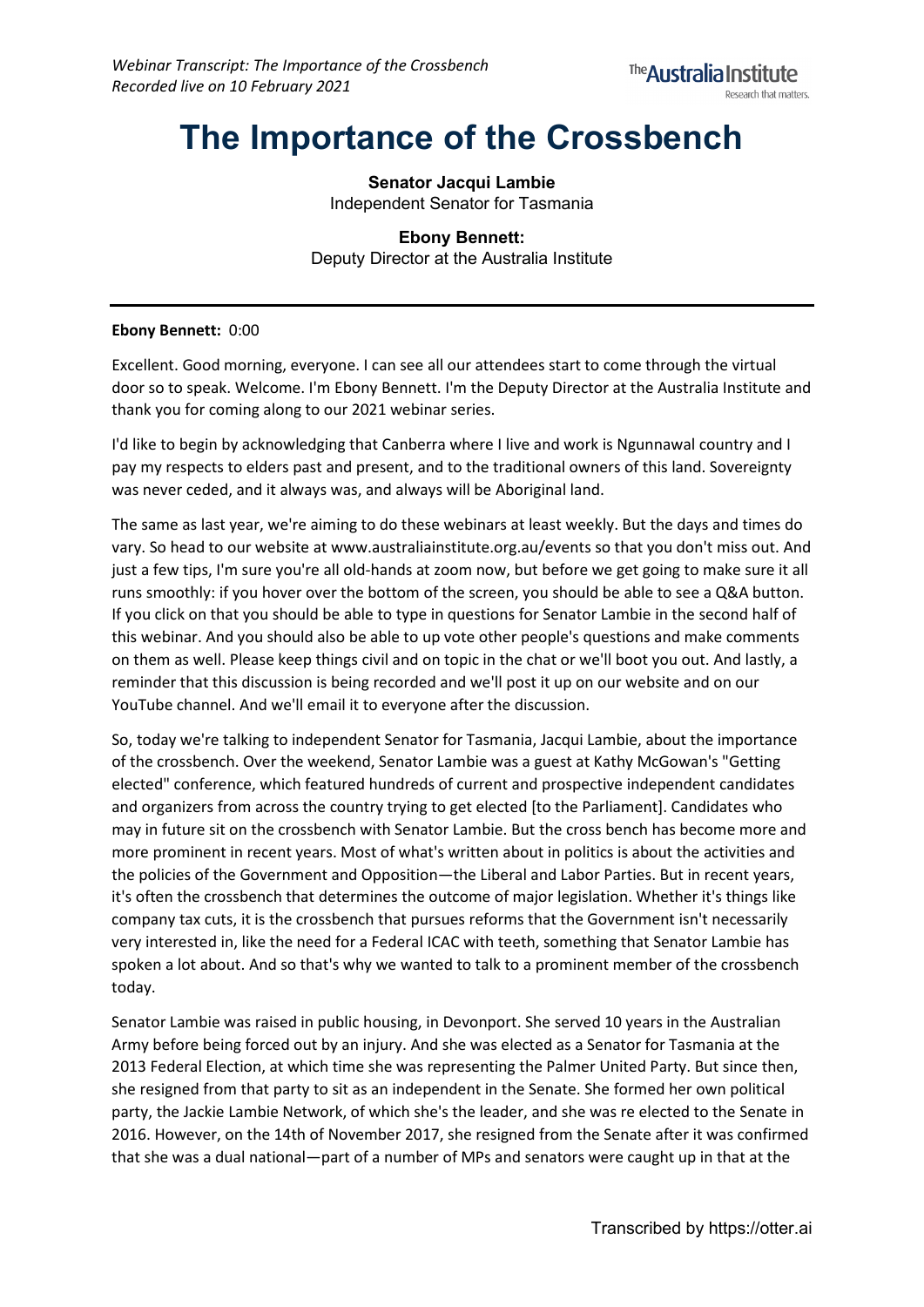

time. And she's obviously a mother of two boys, and joining us from Tasmania today. Thank you so much for joining us, Senator Lambie, we really appreciate it.

#### **Senator Jacqui Lambie:** 3:06

Oh, thank you very much for having me on.

#### **Ebony Bennett:** 3:09

May I call you Jacqui?

#### **Senator Jacqui Lambie:** 3:10

Oh please do so. I'd find the title insulting, call me Jacqui.

#### **Ebony Bennett:** 3:16

Well, it's been a political career that's been anything but predictable. We are also joined today by Eloise Carr. She's the director of the Australia Institute in Tasmania. And, Jacqui, just to start, I want to come to the topic at hand. In your experience, you've been sitting on the crossbench for many years now, why do you think the crossbench is important?

#### **Senator Jacqui Lambie:** 3:41

I think the crossbench is important because it keeps the rest of them accountable. And it keeps them at bay. You know, they've got to answer questions. If you've got power— if the blue and reds have got power all through both sides of Parliament, then we're going to have a problem in this country where nothing is debated, it's just pushed through. There's no way that they can actually be good for the country.

#### **Ebony Bennett:** 4:05

Yeah. And so you have been on the crossbench for quite a while now. Before we I guess get into a bunch of other issues. I did [want to ask] obviously is a lot happening in Parliament at the moment, we've got allegations of rape against a sitting cabinet Minister. We've got other rape allegations from the staffer, Brittany Higgins, in Parliament House, a lot of talk about the culture of Parliament House and how politics is toxic to women. What's your observations of what's happening up in Parliament at the moment, how the Prime Minister is handling this, and what the culture is like for women.

# **Senator Jacqui Lambie:** 4:44

First of all, I do not think the Prime Minister is handling this very well at all. I'll say this, I've said it in the past, and I'll continue to say it: his emotional intelligence never, never ceases to surprise me because he has very little of it. I think that comes with life experience, and you've actually got to be born and bred with that emotional intelligence, unfortunately. And for some people, especially at that sort of level, a lot of them do not have it. That's the first problem. So it's easy to sit there in denial rather than turn around and say, 'I'm going to deal with this, and I'm going to deal with this right away, and I'm not putting up with any crap.' He just doesn't have that in him I'm sorry, he just doesn't.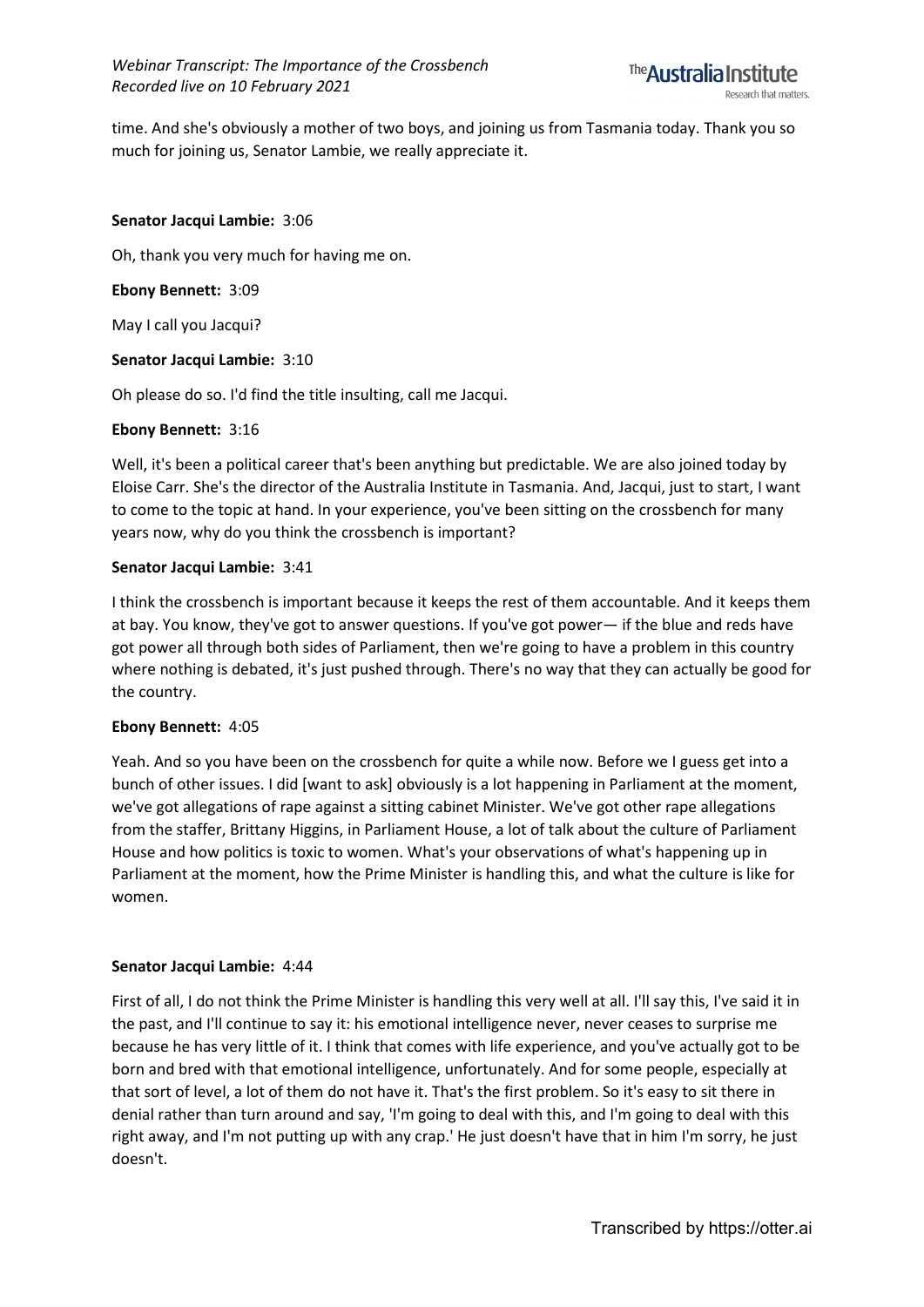This is not going to go away. I think this is gonna become bigger, I think you're going to see more people—especially more women—stand up about the culture in Parliament. For me, I don't see a lot of it. I don't go to Manuka and sit at the bars with the red or the blue team or anything like that. You know, if anything, I might do a quick dinner with either a Minister or a Shadow Minister or something, every now and then. But that's about as far as it goes. So being so busy and having very limited staff, and no backbenchers out there, I really don't have a lot of time for that Party intermingling and things like that, let alone seeing the culture that's happening behind the closed doors. Look, there's no doubt I'm not, you know—I'm certainly very aware. I am former military, they have the same bloody culture going on in there. It's just as bad if not worse. It seems to happen a lot worse in these institutions. And they seem to be able to cover up a lot better in these institutions then they can anywhere else around Australia's workforce. So it is very, very concerning.

But for me—and I guess my being ex military - I don't really have those men up there [in Parliament] taking me on to be honest. They're probably a lot more intimidated of Jacqui Lambie than probably most others up there, myself and Penny Wong, and probably Tanya Plibersek. So I think because we can stand alone, we probably don't see it. I certainly don't. I don't apologize for it. I'm just, you know, I've got my head down. I'm trying to get as much done as I possibly can, there is a lot of legislation to get through, that sort of thing.

In the meantime, we [Jacqui Lambie Network] don't take those bloody political donations, so I have to stay out there, you know, on the streets and do what I've got to do, because really, I don't have time. Hence, that's probably why I haven't had a partner in my life since I've been in politics. I hardly get to see my children which moan about it. So yeah for me, but I mean, I'm certainly very aware that that sort of thing goes on because like I said, I was former military.

# **Ebony Bennett:** 7:18

Yeah. And there's a number of reviews and things being raised as a possibility to look into the culture separate, I think, from some of the recent allegations.

**Senator Jacqui Lambie:** 7:28

No, no,  $no-$ 

**Ebony Bennett:** 7:29

Can you tell us about that?

# **Senator Jacqui Lambie:** 7:30

Yeah, I can.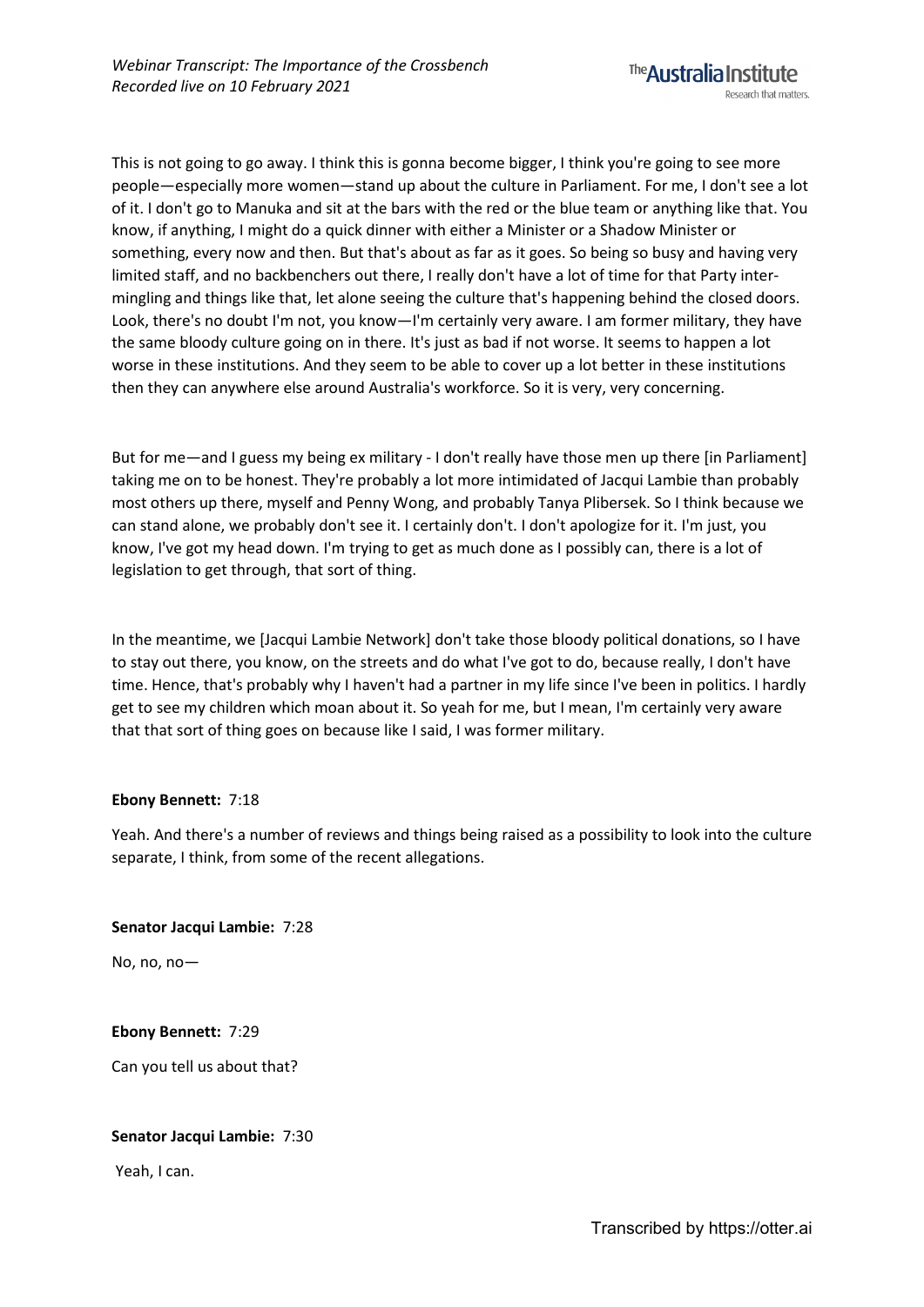

# **Ebony Bennett:** 7:31

What's happening?

# **Senator Jacqui Lambie:** 7:32

Well, what they're doing is, you will see they've watered down and phased out those reviews. I understand that after talking to Minister Birmingham last week. And what you'll have is one big independent review, now that myself and some of the other, especially the female independents have been asked to come in, whether it's say, Rebecca Sharkey, or Helen Haines herself, and give some names of people that should be in charge of this independent inquiry. So you watch, you should see the other three or four that they've got running—it was a five—that should evaporate over the next week or two, to get something through. Apparently, you know, one was just to look at what was going on in the Liberal Party. And then there was another one. So there was not one actually going, looking at the whole, the whole issue here. So hopefully, you'll see a lot more action on that in the next sitting week, when we're up there next week. And I would expect those people that are going to run that independent review, to be independent like we've been promised. Expect those to be named and to get started on that review in the next 10 to 12 days. And even then, I'm giving them a little bit more leniency than what I should because, quite frankly, I would have liked it to be started and those names at the end of this week. So I'll give them till the end of next week. And see how we go before we go back into Parliamt, that week after.

# **Ebony Bennett:** 8:48

Eloise, did you have a question?

# **Eloise Carr:** 8:50

Oh, Jacqui, I just wanted to hear a bit more about the National Convention for the Independents that happened over the weekend. Were you presenting there and what did you talk about? And what did you take away from it?

# **Senator Jacqui Lambie:** 9:04

Yeah, look I didn't get to sit in the whole lot. Because also I had to go out there with my boots on, there was some events—I've been sort of shut out from those events because of COVID unfortunately. So I watched the segment, I think it had Rebekah Sharkie, and I think it was the three independents or the two maybe, her and Helen [Haines]. I watched that for a little while and then got just got stuck into my own. I think what you can see is it depends on your electorate or your state, on how you're going to run a campaign as an independent. You know, everyone's done it differently. Certainly they haven't done it the way that I ran my campaign, and every campaign that I've run in the last three, whether it was with Palmer United going through a Double D or being out there for 20 months without a job, without cash, trying to win my seat back after being done under Section 44. So, you know, I think if there's anything I take out of it; you have to move with the times,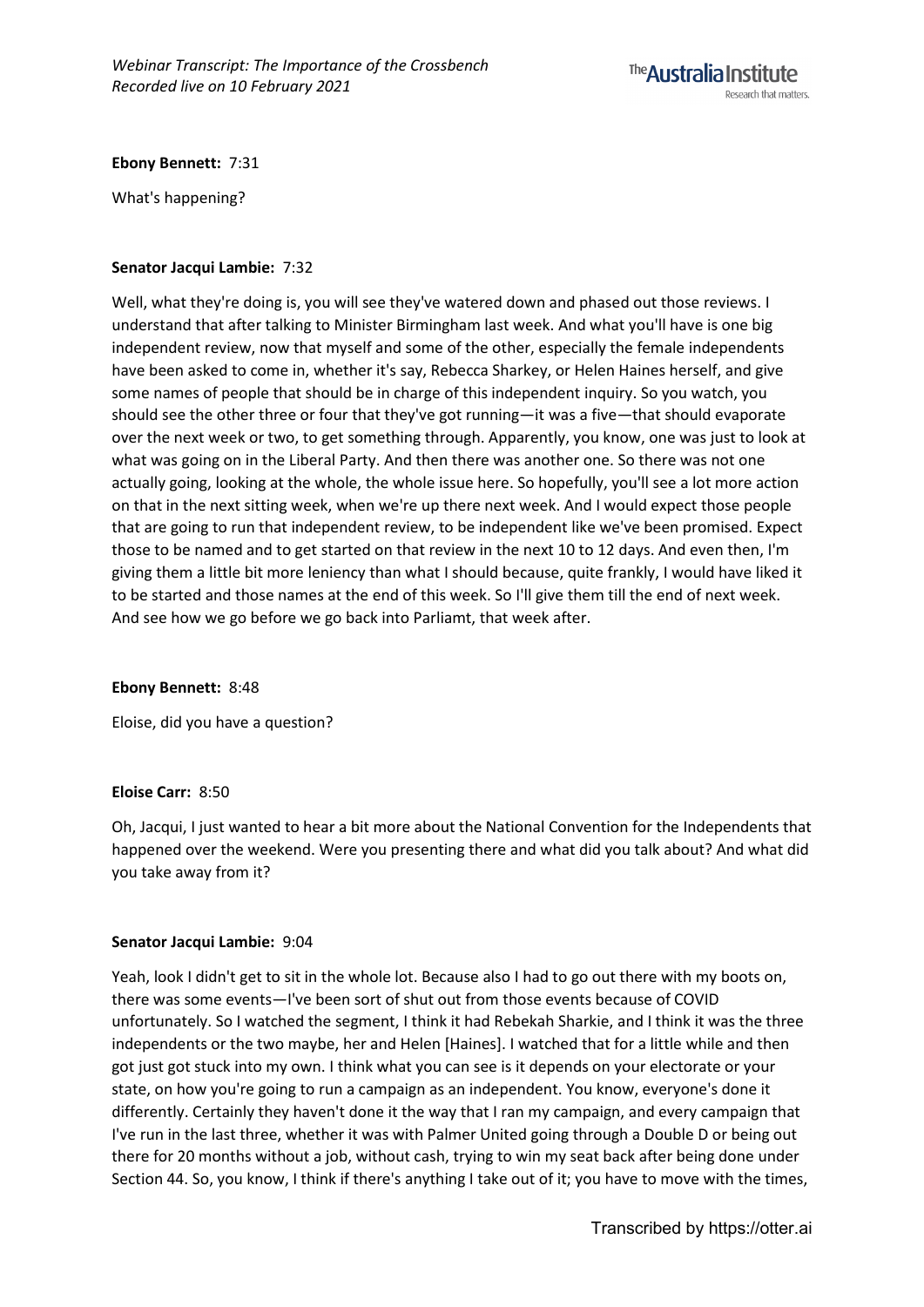you have to work out, you know, how is the best way that you can connect with your electorate or your state? And preferably if you're not taking political donations, so you look even better and keep yourself clean cut, that certainly helps.

#### **Ebony Bennett:** 10:14

Eloise, you've been doing a bit of work on, I think, cleaning up the culture of accountability and accountability mechanisms in Tasmania. Jacqui, do you have any thoughts on that process that's happening in your state?

# **Senator Jacqui Lambie:** 10:31

The process? Oh, I thought it, I thought it'd gone into a coma. Is there actually something moving again, is it? Oh my god. We've been pushing this, I've been pushing me since I've been up here. You know, if you've got nothing to hide, why can't you show your political donations in seven days? Why can't you bring it down to, if there's anything over \$1,500 dollars or 3,000 bucks, then you've got to, you've got to declare it? You know, if you really got nothing to hide, then why [not]? What is the problem in having political donations changed? You can't tell me that you go to a dinner, and you pay 10 grand a seat for your soggy fish and chips there, is worth 10 grand. What are you buying? Come on, you know, it just—it blows me away, that these so-called leaders in our country, their ignorance on how the public actually feel about this and all this being exposed. I tell you what, what it would do is to keep them on the straight and narrow a little bit more, because there's nothing worse than seeing legislation come through the Parliament, you go, it makes no common sense. Why would you vote for that? And then you go through and you're connecting the dots with political donations from the past into the party itself? And you think, yeah, this is not what's best for the nation. This is what's best for a very small group of people, so you can continue to get your donations every time there's an election. You know, this is killing the country. And I'll be honest with you, it's probably one of the worst things going on out there right now—is this political donations. And I think if people could see what I could see, what was going on up there in that house and what goes on in state parliament here, and what those political donations buy. And I tell you now, those politicians can be bought as cheap as chips—really, for access just offer them a grand, that'll just about get you in the front door, then give them another couple and you will probably get what you want, that's another frightening thing about it—you don't have to pay much to get what you want. I mean, for God's sakes, at least if you're going to give something to somebody, make sure you charge them an arm and a leg. Christ. Yeah, just, it's really frightening.

#### **Ebony Bennett:** 12:29

Yeah.

# **Eloise Carr:** 12:31

I was just gonna ask Jacqui, how involved do you get in state politics, because obviously, this is an issue across state and federal. And Tasmania is in the process of reviewing our Electoral Act at the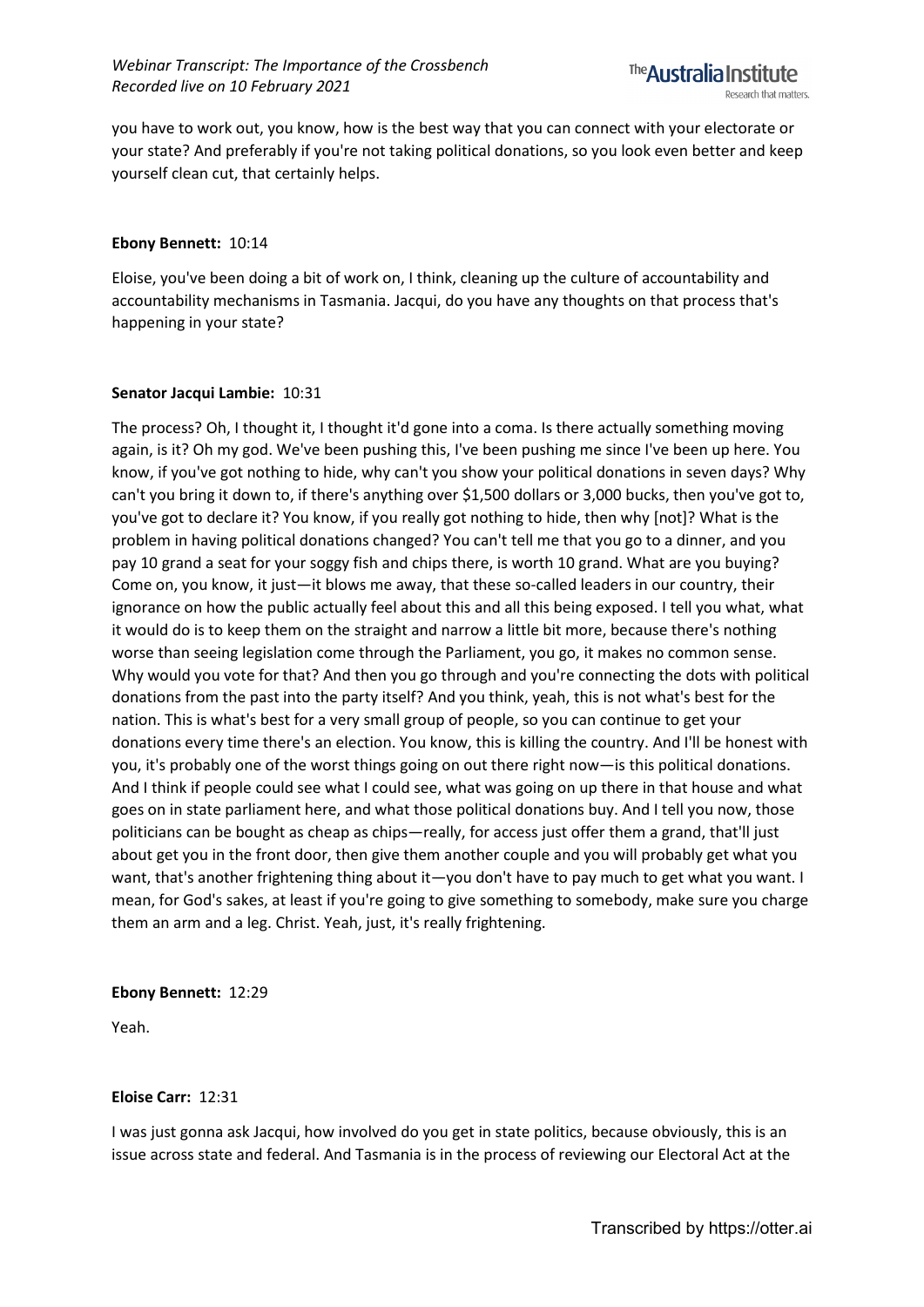

moment, including political donations, and what the threshold should be, and so on. So yeah, just interested to hear how engaged you get in state issues.

# **Senator Jacqui Lambie:** 12:55

No, I have to stay up with the state issues, but I can tell you now between Tasmanian and the Federal parliament there, the political donations [laws] are the weakest in the country. So really, quite frankly, I would have thought Gutwein would be a little bit bigger than that. And I would have expected a bit more out of him, it's been really pathetic. I think we might have submission into that, we certainly ran our own political donations inquiry up there in Canberra as we were giving them options, not just saying something needs to be done. We told them how it could be done certainly putting out our bid out there. For us, in state, in state politics is really difficult because this - so, I either compromise my family's name and take that and the country, or I don't, and that means trying to get other people up, whether it's state or federal, that makes it really, really difficult. And that's the problem that we are having, because it's not just- if you're going to run, you can't- you've got to get out there, you have got to be out there. So basically, you have to chuck your job away, especially that last six months, you have to be out there at least eighteen months beforehand, because they don't have that or 12 months minimum. You know, so it is really, really difficult to get [people to run] and there's a lot of people out there just say 'what the crap', they've got no respect for politicians: 'why the stuff would I go into the political arena?' That's what we're getting to. So the pool itself, the pool, the political pool itself is actually getting smaller, of the people that actually want to put the hand up and have a run, you know, so that really, really bothers me that, you know, the, the intellectual political pool itself is getting smaller and smaller and less and less. So, I'm not sure what we so about that.

# **Ebony Bennett:** 14:31

Yeah, Jacqui, I was going to ask about that.

I think when you first came to Parliament, to be frank, journalists talk a lot about wanting regular people in politics, people who don't come as a, you know, from a background and a long history associated with a political party, people that talk like regular people. But when you first got to Parliament, you didn't sound like any other politicians. And sometimes I think some of the journalists who spoke with you were a bit snobby and made a lot of out of the fact that you didn't keep to political talking points, and you didn't talk like a regular politician. How important is it to you that there are other people like you, who will put their hand up and run and don't face those kinds of barriers to getting into politics?

# **Senator Jacqui Lambie:** 15:16

I think to me, I didn't help myself. And I probably didn't have those people- or I didn't have the right people around me, that did not help. So I have to take blame in that. You know, I've learnt the hard way, I've certainly done that. And I can certainly mentor people through that, so they don't end up in the same situation that I did. And I don't think because I was put under, because I was put under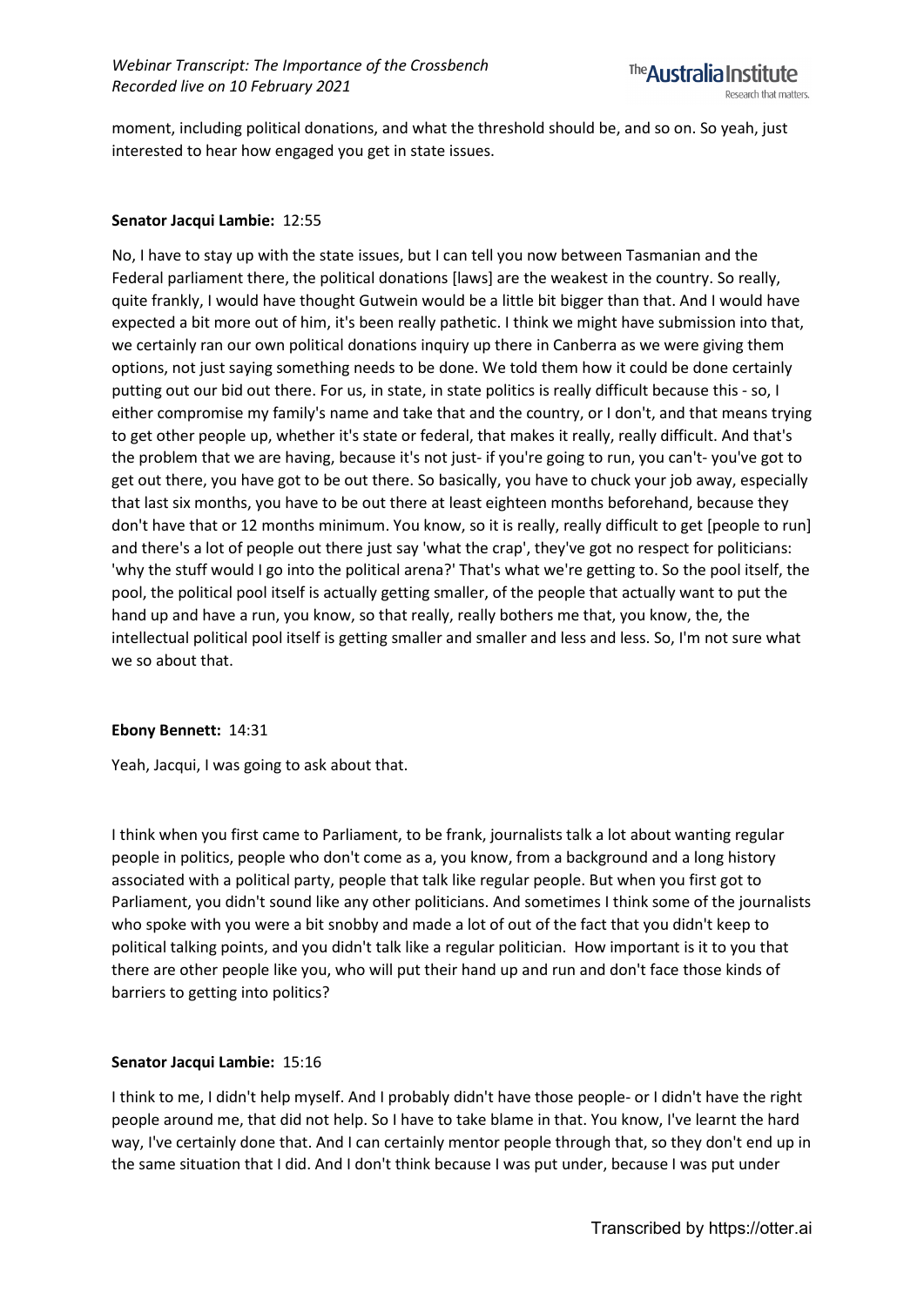Clive Palmer and ran with his Party. That did not help the situation, as much as he tried to shield us, it actually made the situation worse. Not having a go at Clive Palmer at all, because he did try and shield us, but every move he made just made it worse. So it was really quite difficult. I come from a background where I didn't give a stuff about politics, I just knew that I needed to be on the inside to make a difference to veterans and to the state of Tasmania. I didn't know the difference between the Upper House and the Lower House. No idea whatsoever. I really didn't. I had no idea what a red was. Absolutely none. I would make sure that, you know, people coming in, that they had some sort of [understanding], I never thought about that. I just thought, well, I'll just work it out as I go along, right?

# **Ebony Bennett:** 16:16

Yeah.

# **Senator Jacqui Lambie:** 16:17

No, I wouldn't suggest anybody do that. I don't think ever I've seen anyone [?]. And I'm not educated either, because I joined the army at just over 17, nearly 18. So you know, for me, what I would do is make sure that those people that were coming in maybe had just a little bit more political nouse than what I did. Mind you, I had none. So I'm not asking for a lot. And then I'd guide you, so you're not stuck in there, you're not sitting in front of a camera and you have no idea yourself. So for me, because I'd been out of work for 12 years, I was still working on my self esteem and stuff like that, so I really had a lot going against me—even to the point after leaving Palmer United in [] from November of 2014, I sat down with my dad in February and just cried said, I just don't have what it takes I've been out of the workforce too long.

# **Ebony Bennett:** 17:04

Yeah.

# **Senator Jacqui Lambie:** 17:04

It was because my father goes, 'Lambies don't give anything up—we don't give up, we don't stand down' you know, otherwise, I reckon I would have chucked it in. It was really difficult for me, but I'd be very, very different than pretty much anyone else that's been in there just because of my background, what I went through, and that I was still coming out of that, that Veterans Affairs thing, fighting with them for so long.

But just making sure that there's a bit more cushion in there, a bit more better mentored, I guess. So, I would really like normal people out there to have a shot. But really, I'm telling you now we don't - we're happy to back people and stuff like that, but they have to be prepared to give back as well, and that could mean taking six months out of your job. Because it's the only way you're going to get elected. And that is a bloody tough ask. So we're a little bit stuck in the middle. It's like, God, if we take political donations, you're damned if you do, damned if you don't. But really, I don't have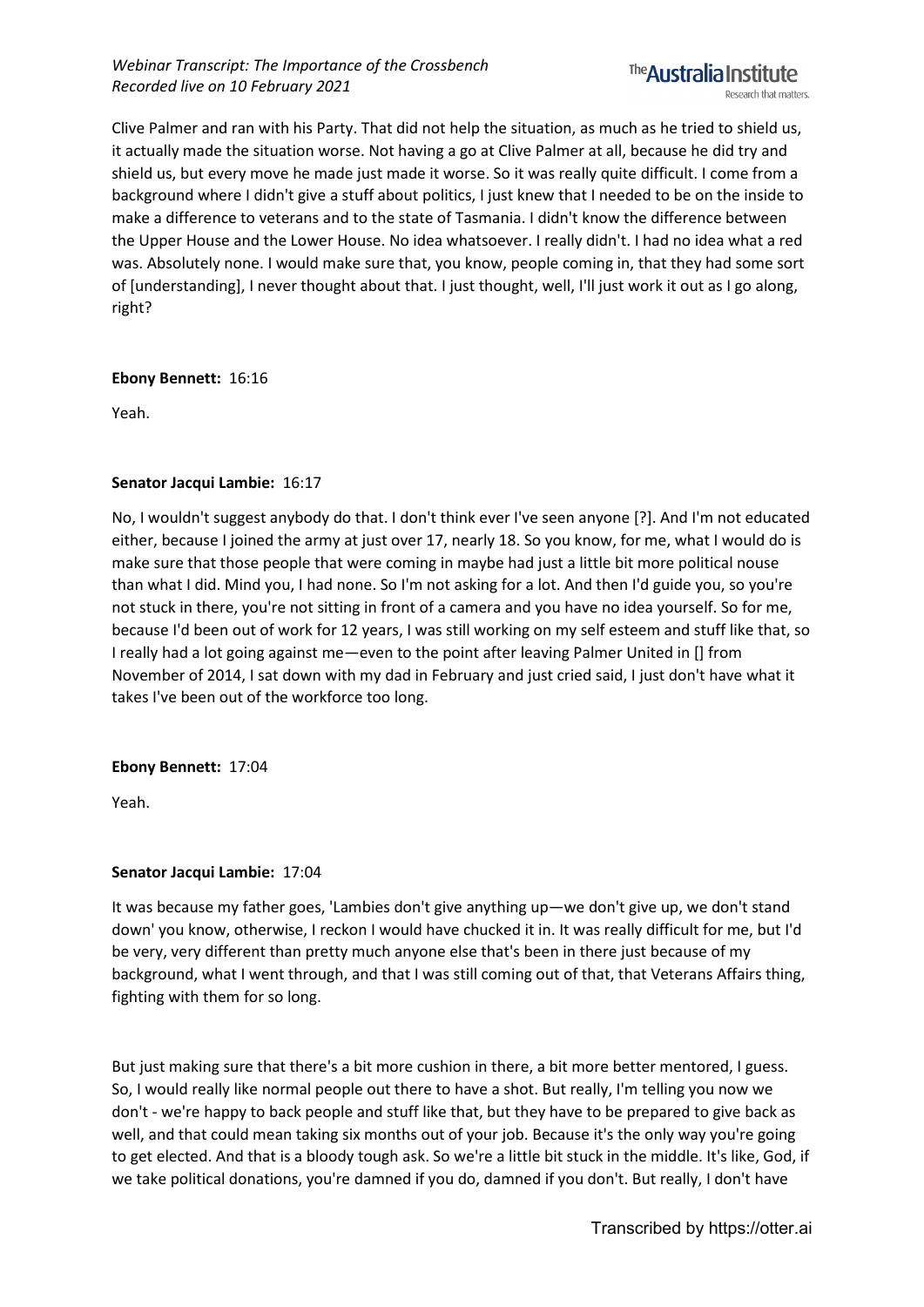permission. We are using my family's name to do that. Nor do I have the permission of Tasmania, where I come at the start with saying that I won't be taking those donations. We rely heavily on the public, you know, very heavily on the public for their \$5, \$10, \$15 \$20 dollar notes, things like that, chucking in their bank account, you know, we have regular people now putting in \$50 bucks a month. Stuff like that. Most of it comes from the mainland, I'll be honest with you. Tasmanians don't have a lot of money. We have a lot of elderly down here and I feel shameful for even asking them. For me, it was very sweet when I was running around had no money for the [?race]. Me and Dad in a borrowed van with Jacqui Lambie all over it, that had little old ladies come out and give me their \$5 notes and going, 'go get yourself a cup of coffee love,' or people would just say to you, 'here's \$40 bucks go and put some petrol in your car,' or people that would ring me up say, 'hey, if you want to stay here at the hotel, we won't charge you anything. Come stay for the night while you're going through,' you know. So it was a real community thing that way. And that paid off for me and kept our costs down, because it was really, really difficult. I think I had like \$80 bucks left in my bank on the last day before running into that election.

Yeah, wow.

And about two months' worth of house payments left to cover me. So you know, so it's like, I'm prepared to give and I was prepared to give my first house up to have a run before I ran out of money. I went with Clive Palmer. So if other people want to have a run, you have to sacrifice somewhere, I can't just go out there and do it all for you. You know, so that means you are going to have to give up your job or, you know, go on long service leave. You're going to work every weekend going into that for the next you know, eight to 10 months or whatever it is. So yeah, it's a lot. It's a lot to ask, especially if you've got kids, or you're younger, you've got a partner. Basically you have to put your life on hold, and there's no guarantee that you'll get a seat at the end. And so, it is a lot to bloody ask.

# **Ebony Bennett:** 19:41

Jacqui, you talked there about how much you had to learn on the job as you went and since joining the crossbench in 2015, you really have played a key role in determining a lot of legislation, sometimes quite controversially. So, right at the beginning you were part of the crossbench that saved a lot of the Clean Energy architecture from Tony Abbott's axe, helping to create I think, about \$23 billion worth of renewable energy projects after that. And you've also supported things like the income tax cuts package that the Australia Institute has been quite critical of. And of course, things like repealing Medevac for which you drew quite a lot of criticism.

How do you approach those really big and controversial issues when you are likely to be in a balance of power, and perhaps the final determining vote? And when you do cop criticism, how important is it to be able to explain how you approached it or why you voted the way that you did?

**Senator Jacqui Lambie:** 20:43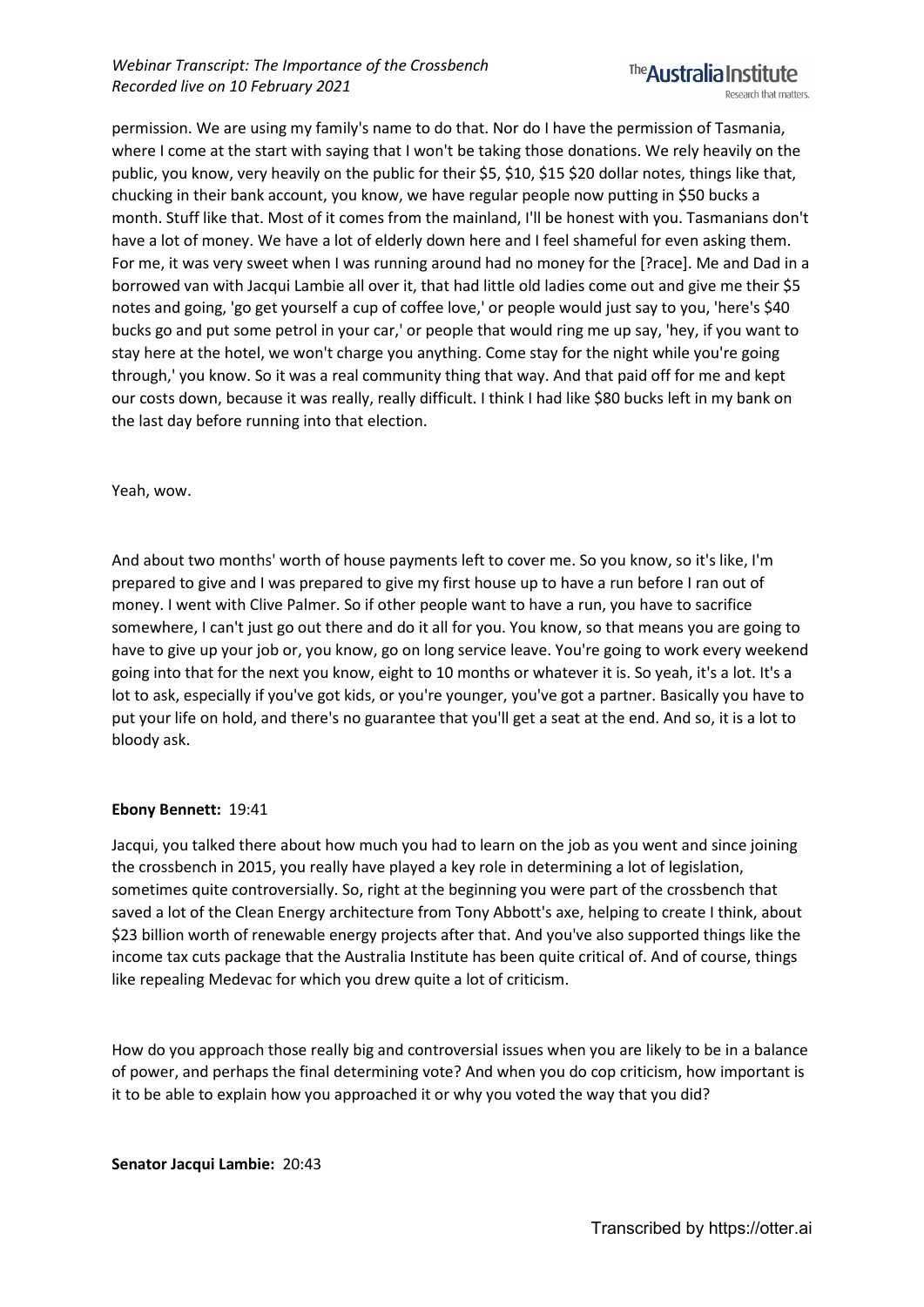# *Webinar Transcript: The Importance of the Crossbench Recorded live on 10 February 2021*



I think you've just got to, because I had no political influence sort of around me, we look at all the evidence, we put all the evidence on the table, and we look at and we sift through it, and we speak to the fors and againsts, and anything in between. That's what we do. And we try and come up with the best solution or the best way around that, that is best for everyone. So there's no loser out of it all. And I guess that's the way we do it.

I was very lucky, I didn't have a balance of power when Nick Xenophon was up there. For a short period of time, certainly up until a Double D (Double Dissolution), I was a part of that Palmer United and Ricky Muir's The Motorists, when we still held that balance of power. But even then, I'm not sure I did a great job, because I was just trying to find my feet, let alone understanding what all that was about. And then of course, Nick Xenophon, after that Double D, he had the balance of power, but Nick had been taking me under his wing right from the start. So basically, I could walk alongside Nick, during that period of time until I got done under Section 44 and watch how he was doing things. He explained to me how we're doing things. So I'm really, really grateful to have had that mentoring from Nick Xenophon. That's helped me greatly.

It comes down to making sure you have the right people around you, like I've said before, and make sure you're hiring the right people. And that is a mixture of everything—that's a mixture of age and a mix of the left, the right and in between, and making sure you have them around you so you can hear all their points of view, whether they're educated or uneducated. And I try and do that in my staffing as well. So for me, we do—we do cop a lot of criticism, which is fine, they can criticize me, but what they're actually doing is they're criticizing my staff. And there are times where I've really gone ballistic over that. It's not nice. If you want to criticise then do it, but calling them the C-word on the phone and stuff like that. And you know, I'll be honest with you, it's actually the left that is worse than the right. How about that? The Left worse than the Right with that sort of stuff. I find it absolutely shameful. But the pressure it puts on my staff, if you want to have a go at me on the streets, you be my guest, if you think you're big enough. Or if you want to, ring me and call me every name under the sun. But it's my staff that pay the price for that, and that I find quite upsetting. So, you know, we don't always get it right. We try and do the best job that we possibly can with our limited resources. And, like I said, I don't have a life. This is my life. I'm throwing everything I've got at it. So if people still want to criticise me, that's fine, but at least do it to my face or ring me up and do it over the phone or an email, but don't do it to the staff. That's the thing that really annoys me more than anything.

# **Ebony Bennett:** 23:15

Yeah, that's fair enough.

**Senator Jacqui Lambie:** 23:16

Yeah.

**Ebony Bennett:** 23:17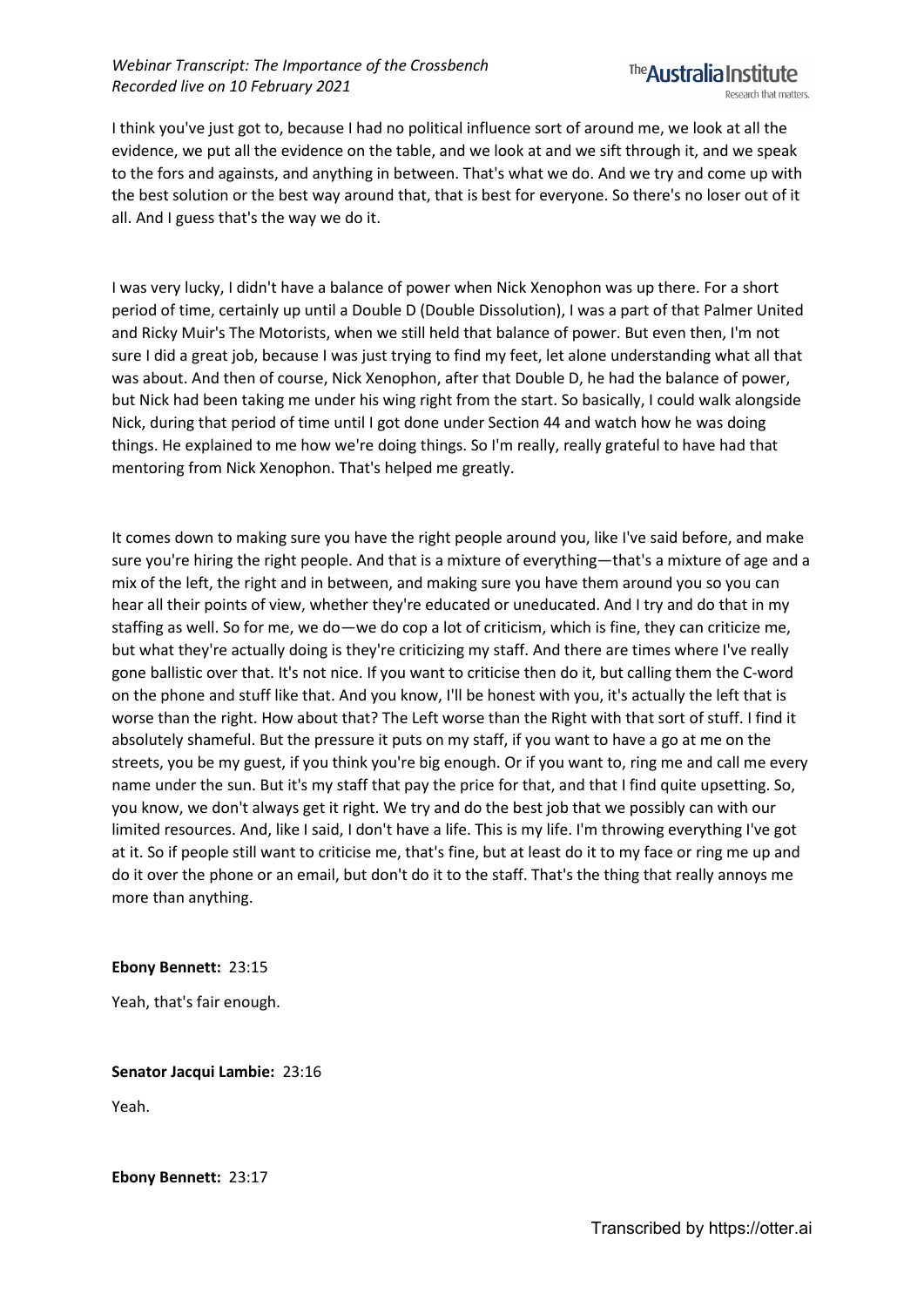Eloise, did you have another question for Jacqui?

# **Eloise Carr:** 23:20

Yeah. Jacqui, the independent review of the EPBC Act recommended a range of reforms to make actual environmental law more effective. And you played a key role with other crossbenchers to stop the government from rushing through changes, late last year. And I- well, what do you see as the critical components of any reform to the EPBC Act?

# **Senator Jacqui Lambie:** 23:44

Yes so. Oh geeze, talk about crossbench. Between myself, Stirling Griff and Rex [Patrick]. Look, you know, what we try is, we try to negotiate. We try and do the right thing. We try and do what's right to keep the bills alive. You know, so everyone's happy with it. We have been working alongside the Minister. But we've basically we have, basically- she received a letter from us. And I certainly won't be putting that out, at this point in time. And that was after speaking to her in that last couple of days, in the last sitting period, and we've told her that unless they put in strong environmental standards, which we wrote about, and an independent Commissioner to make sure that those environmental standards are enforced properly—with an independent Commissioner—not a mate, an independent Commissioner, right? Then it's probably it's not going to go - discussions aren't going to go any further. Obviously, the Standards and Insurance Bill has now gone to an inquiry and is due to report June 15. So we've been able to push that out and make sure that we have a look at those standards again and separate that out. Just so we can see a bit more about standards, and hear about them. Yes, so I guess for us, it's just putting all the checks and balances in. So obviously, it's the standards that bother us. It's the standards, it's what- I'm not even happy with the way Tasmanian standards are down here. And by passing them more power, I'm not happy about that either. So I just thought, they're palming this stuff off to the states. Do they have the money? Do they have the people on the ground to be able to do this? How much backing, what are they paying for? You know. So I still think there's quite a lot of answers that need to be given here. And I think you'll find that, I think it's going to be an 'all or nothing' with the Liberal Party setting a cabinet. And unfortunately, when it comes to Sussan Ley, I don't think she's got the strength to take those men on.

So I would imagine this is probably going to go way-side. Which is really unfortunate, because we can actually probably make our environmental standards even stronger and better. But this will come down to Sussan Ley and we're working really hard. And my, especially my senior advisors—and Rex's, and Stirling's—we're giving a lot of time in there to try and make some of this Bill happen, the best parts of it. See what I mean? But it comes down to them, the Minister getting all those cabinet—getting those white collared men—on side. You know? Saying, "you will do it or I'm getting the whip out, and this is is the way it's going to be". Unfortunately, those women in the Liberal Party don't have that. I don't have problem with them personally, but their strength against those men... I don't know what it is. But yeah, I don't, I just don't know where this is gonna end up. But it's gonna come down to Minister Ley and whether or not she can pull this off. And whether or not she can convince her Cabinet to lax it off a bit and let her control the situation. I'm just not feeling the goodness, that she's going to be able to achieve that.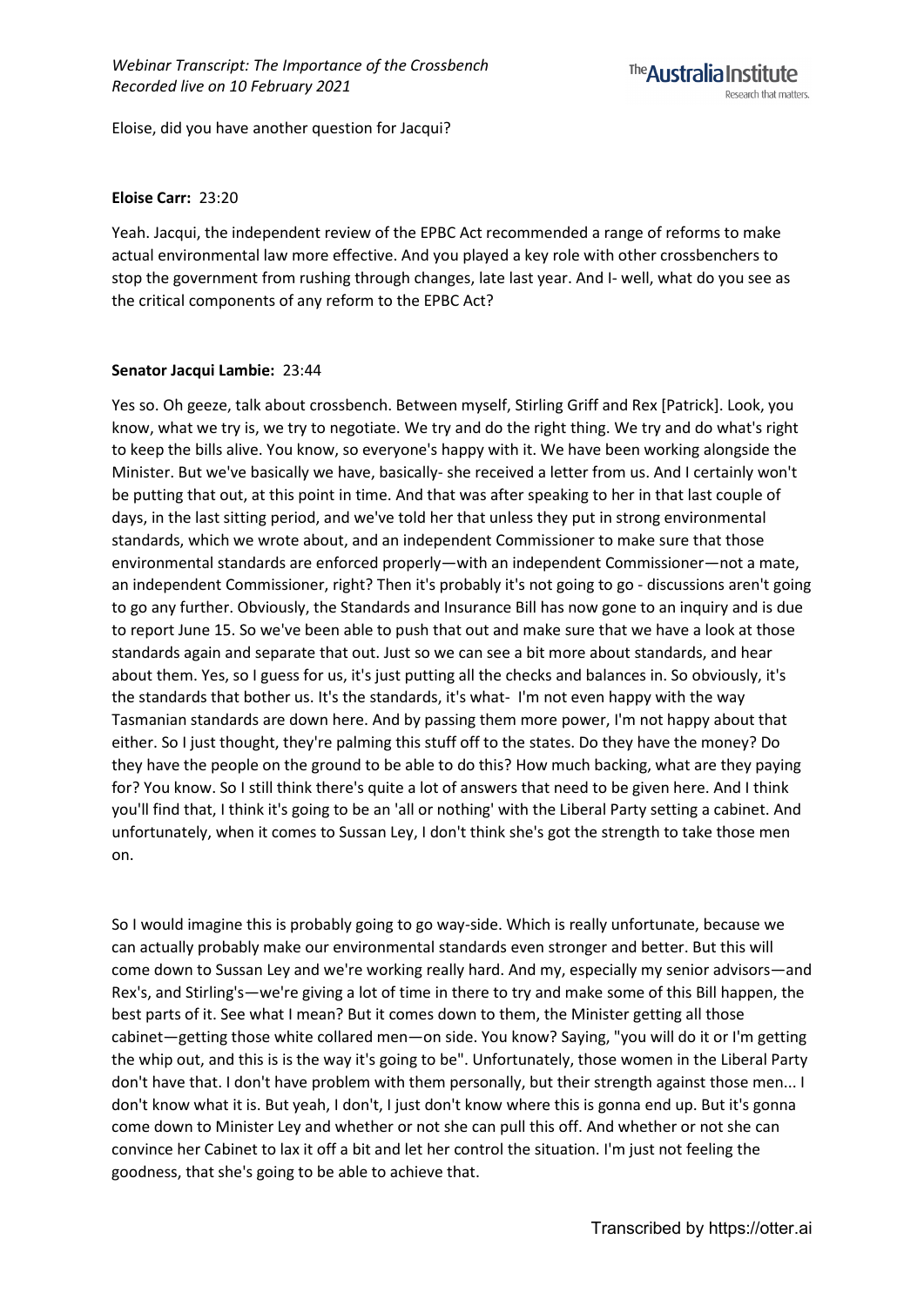And so we'll go to questions from the audience in just a second. But I would just like to give a shout out. We've got about 630 people on this webinar. So thank you so much for joining us today and I can see a lot of great questions here that we'll get to shortly. But, Jacqui, you've been an independent senator for Tasmania for quite a few years now. I just wondered if you could reflect for us on what you think some of the key things that you've achieved for Tasmania or some of the important issues ahead for your state that you're thinking about?

Yeah, so we have a big...at the moment, we have West Coast Renewables coming up trying to set up down here. They've already done Granville Harbour, done a great job down there. 48, 48-58 wind farms down there already. And right now they've got a signing deal, pretty much backers all over ready to go for, I think, 432 to go up through sort of like this side of the middle of Tasmania come up. There's no problems with that. None of the locals are making a hoo-ha out of it, they're glad to do it. But what it would give us is 3000 direct and indirect jobs on the northwest coast, to be able to get the TAFE with its doors open again, which would be lovely. I think so. As you people will probably know.

# **Ebony Bennett:** 28:23

The TAFEs have been doing it really tough, haven't they?

# **Senator Jacqui Lambie:** 28:25

Oh mate, they've destroyed them. Anyway, we can talk about that in another session. And hydrogen, hydrogen off that. You know, only vested...and the only person holding it up is the Mineral Council of Tasmania, and the Premier of Tasmania. So it's funny that Robbins Island out there that's sitting on an island that has these species that they're concerned about, building this great big bridge across to reach it, the destruction that's going to do to the environment, being ticked off like it's, like it's not an issue whatsoever. And everyone's carrying on about it. Yeah, this one that everybody wants down here that's much bigger, much better, already backed, not asking for Federal Government money or state government money. We can't get it ticked off, you know, so, anyway, that's just one of my, that's a bee in my bonnet right now about that mess. Right. So I think the biggest achievement, obviously, for me is having that public housing debt wiped. Yeah, well, it should be. There is problems with that, though. And even with making that public housing debt wiped, the reason it took me a little longer than, well people were saying well what's the problem? Why is it taking 12 weeks? Is because I had to do like a legal document to say whether it's legal labour in Tasmania, you must keep the same amount of funding, if not more. If it's the same amount of money, it must go up with the, with the increases, standard increases each year as well. So that keeps ticking over right. So that was an agreement we had to make, so it was a bit of argy-bargy about that, at least keeping up with the CPI, that you must keep that amount of money that you're using now and keep that going. The problem is that we're having , is that Tasmania right now is in a boom. We cannot get tradies. You're waiting months for tradies. So those tradies, which good on them, because for a long time there up until the last four or five years, they were doing it really tough down here in Tassie. Especially the young guys out there trying to get apprentices and, and stuff like that. That's actually put the Public Housing bill behind because there's jobs moving a lot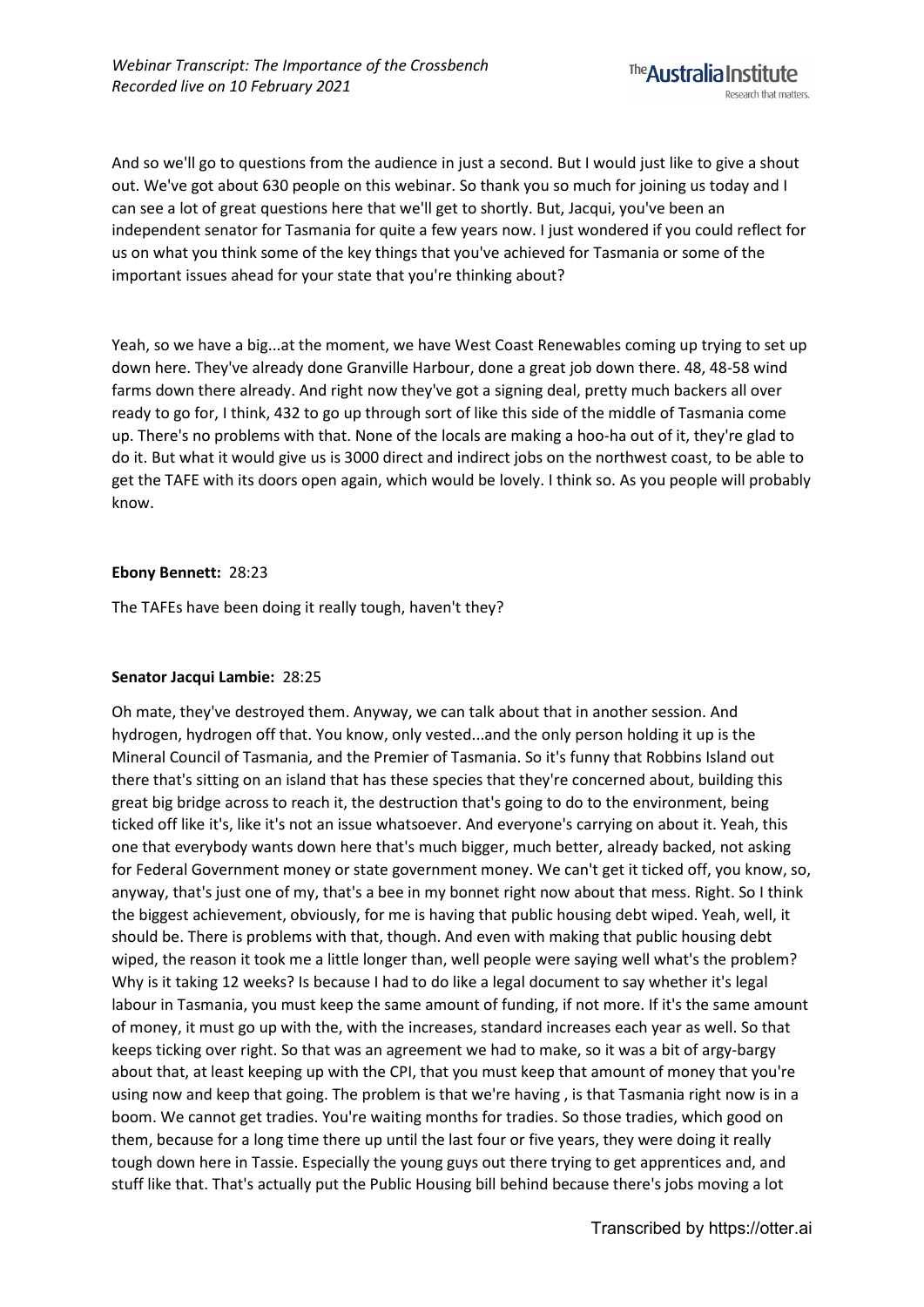# *Webinar Transcript: The Importance of the Crossbench Recorded live on 10 February 2021*



faster and things getting ticked off in people's private residence and all the rest, and that's paying better. So doing that, so it has put it in a bit of a hold. I'm not sure that the Housing Minister is doing everything he possibly can. I'm not sure he's the right bloke for the job to be honest with you when it comes to yench(?). But I certainly know there are not-for-profits out there doing everything they possibly can. We've got a good, good table of those NGOs out there, and we have done in Tasmania now for about four or five years. And they work together and they do that very, very well. So I think they're actually driving it. But unfortunately, they don't get the money to spend, they've got, they've got to wait for the minister. And this is holding them back. This is really holding them back. So I'm just not sure though if the minister's heart isn't in it, or he's just not capable of doing the job. But you know, I am really concerned. Rent has gone up, rent has gone up. We're gonna end up with more homeless people out there and in the meantime, we've got mainland standing there smashing us, buying up our properties, and they're going through the roof. Yeah. So you know, that in itself is a problem. I think a lot of the deals you get done, you'd actually don't have to do deals because I've got such a big voice and big social media so I just go out there and smash either the state ministers that are in charge - it's not a lot of them, that's only a little bit on that side - but it's hitting those people up here and then hitting the Liberal senators down here and the House of Representatives because as you know, in Braddon, Bass and Lyons, it's only about a 2% difference give or take swing. And therefore those you know, there's like a revolving door who gets that position, whether it's red or blue. So by smashing them, or putting the pressure on them we'll usually get the result anyway without having to do a deal which suits me because I hate selling my soul. So you know, it was like the, you know, the tax cuts the reason we got that Public Housing debt. And I'd like to see everybody else's removed and have that same sort of deal I did with the state of Tasmania, make sure that that same money stays in there with the CPI attached. And other bits and pieces, and it's got to be used in these areas, nowhere else within that housing portfolio and stuff like that, that that be done. I think that helps. And it also generates jobs out there. And I know that some of your people are going "Yes, but you gave them those third order tax cuts". I remind most people that we've just gone through COVID, and like I said, on the floor when I gave my speech, that happens in 2024/25. We're gonna have two more elections between now and then. It doesn't mean that they can't be removed from the table. You know, and by the way, Labor was already gonna vote for that. So I thought, well if Labor wants to vote for that and not do a deal for itself, then I'll go and go and undercut them and go and do a deal for Tasmania. So I was damned if I do, damned if I don't. But in the meantime, I got that housing debt wiped. So that would have went through, those tax cuts, I'm telling you now. They already had Labor support. So I just got in a little bit earlier.

# **Ebony Bennett:** 33:11

Thanks, Jacqui. We'll go now to questions from the audience. We might just deal with the several Medivac questions here to begin with. So I've got one from Ingrid Jackson, another from Trevor Gould. Ingrid is asking, "Can you just explain why you voted to repeal Medivac?" and Trevor is asking about the deal associated with that and if you can shed any more light on that?

# **Senator Jacqui Lambie:** 33:38

Yeah, I can. So I've told the government that I wouldn't repeal the Medivac, as you've all seen, without putting something in instead. And they agreed to that. Right, so they have agreed to that. They agreed to that, what was it, November, not last year but the year before. But part of that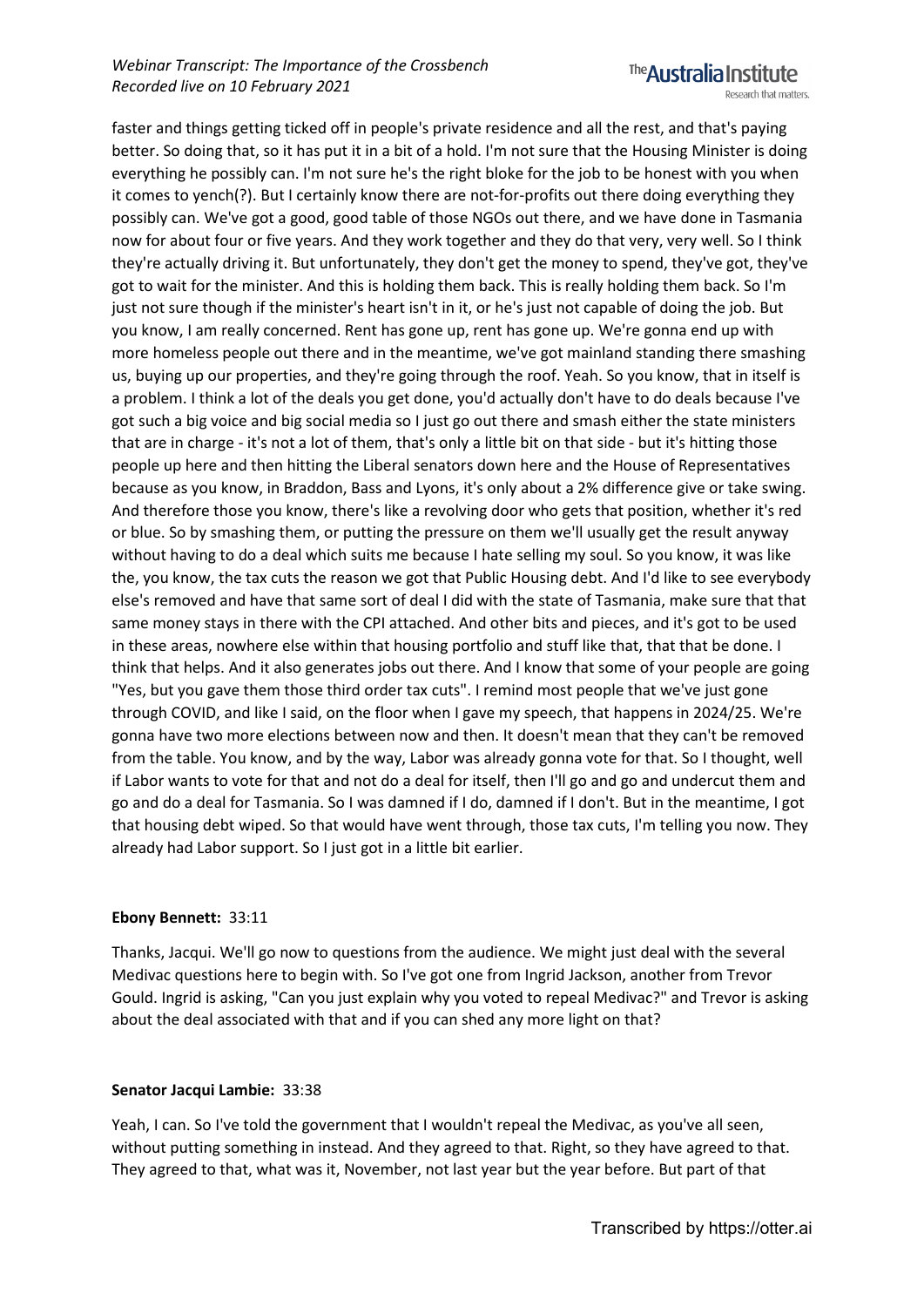

agreement is that if I tell you what that agreement is, then the deal's off, or the agreement's off, you can call it whatever it is. And those refugees will be left with absolutely nothing. They're not going anywhere, they're going to stay there. That's where it is. Well, you can have them brought back here and then be put in detention centers anyway. That was the choice that I was left with. So I'm hoping that this will be explained very, very shortly on what that agreement was and what has come out of that agreement. And you know, it's making it very, very difficult. I wanted to say something for Christmas time. And I said that to put the deal on, to put the pressure on the government, to make sure that that agreement that we had was completely followed through and get moving with it and finish it off. So that's where we're at. I mean, you know, I can come out here and spurt that and then you know what it's going do is leave them worse off. So if you just want to give me a little bit more time. That would be great. And then everybody will, everyone will be happy and they'll get what they want. That's what's gonna come out of this agreement.

# **Ebony Bennett:** 35:04

Mmm. Thanks, Jacqui. The next question is from Liam Norton and it's a follow on from the APBC question before and about that review process and it's asking especially about other any draft standards, including the failure to protect Aboriginal heritage. Is there anything specific about protecting Aboriginal heritage?

#### **Senator Jacqui Lambie:** 35:27

So I'll have to go back through those standards, about that aboriginal heritage. I think it's pretty much the standards that come out of...it's the standards we're looking at that come out of... what's his name, sorry, I've got a blank... it's the gentleman that wrote the, that wrote it up.

# **Ebony Bennett:** 35:48

The Graeme Samuel's review?

#### **Senator Jacqui Lambie:** 35:50

Yeah, sorry. Yeah so it's pretty much I'm just going along with his standards. Yeah.

#### **Ebony Bennett:** 35:56

Okay. The next question is from George Votsorakis, I hope I've said that correctly George, my apologies. When will the Federal ICAC become reality? I know, this is one that you care a lot about Jacqui.

# **Senator Jacqui Lambie:** 36:13

Well apparently they're very well behaved up there so they don't need one. (Laughter.) When are they putting police on the beat? Geez! You have to ask, I don't know, as soon as we get more powers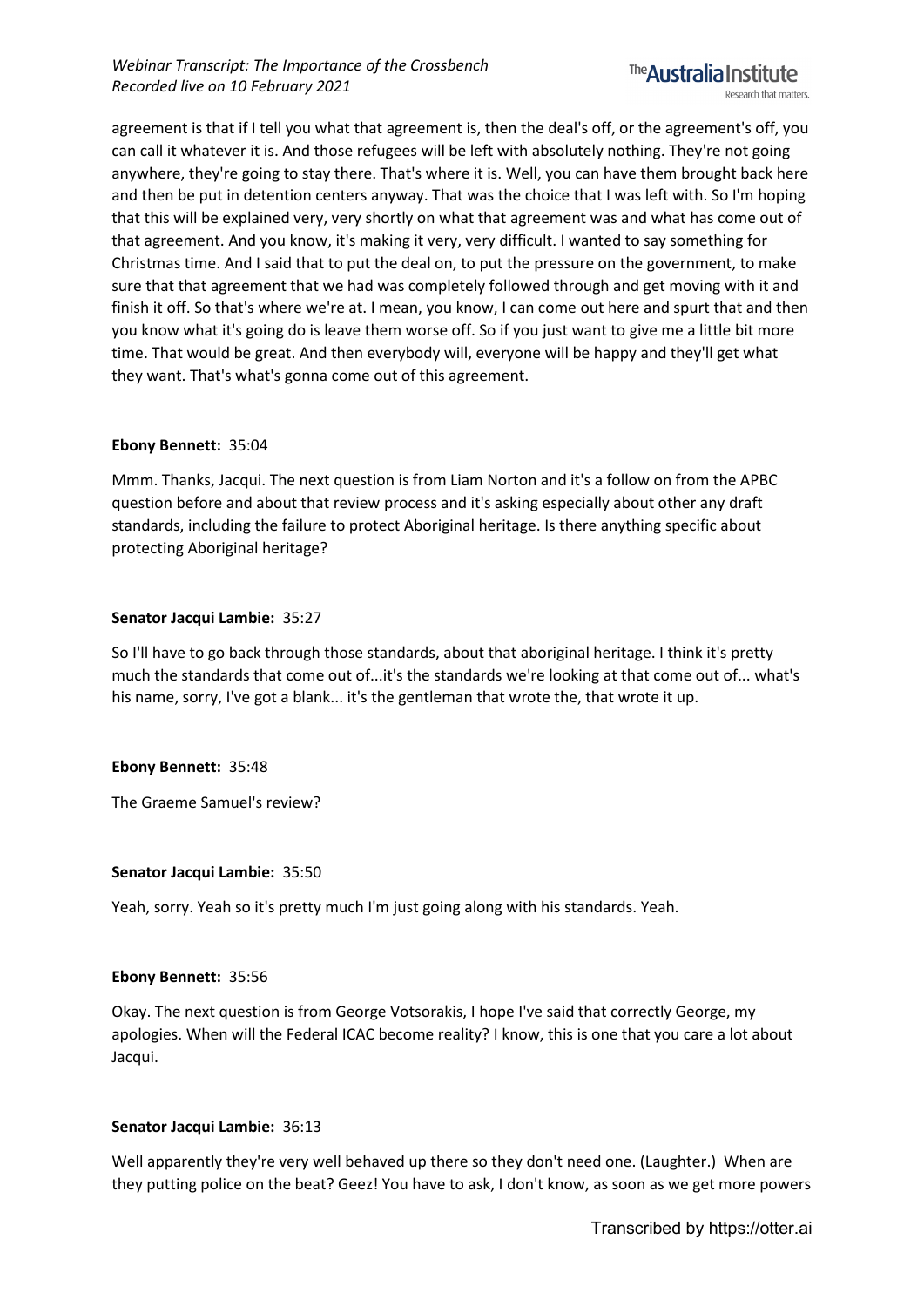

as Independents. You know, I think, yeah, unfortunately, One Nation holds a couple of those seats, and it's a pity they weren't pushing it a lot harder. You know, and Labor's, even their ICAC, you know, you don't hear them pushing a lot, because theirs is quite weak as well. I just don't, you know, I thank the Greens, they're really, they're pretty much on the ball with this all the time. And because you've got, you know, you've got some people down in the lower house, so I think there's about five or six of us as Independents and pushing it, but we still just do not have enough power. That going? You know, I would think that, yeah, I don't I don't know what the problem is. If you have nothing to hide, why wouldn't you set one of those things up with the biggest sort of powers that they can possibly have, that nothing's off the table. And you know, boiling(?) that ICAC to make sure that if there are criminal charges, that they're, that they are charged as well. I have another sell from the outside specifically attached to that, but I can sort of give and take with that if they want to pass it out to the Feds or whatever, once they find criminal activity, but I just don't see what the problem is. I think it will bring a lot more transparency into the public arena. And it will also keep them more on the straight and narrow. It really, really would. Right now, they just can get away with anything. They're just about getting away with murder, to be honest with you. And it just, it frightens me where we're going, you know, even leaders need discipline, unfortunately. And that's life. That's what it's about. And without that ICAC, we're not getting that. Until we get that, you won't see any changes going to be made I don't hink in Federal government.

#### **Ebony Bennett:** 38:10

The next question is from Tracy Davis. She says, Jacqui, your vote and all crossbenchers' is vital to defeat the IR bill that will hurt all workers. Where are things up to with that IR bill? And where are you leaning on that?

# **Senator Jacqui Lambie:** 38:26

Yes, so we're still waiting to see whether anything's gonna be removed from that, obviously, the BOOT [Better Off Overall Test] got the boot, which was a good start, but there is some good stuff in that bill. So that's the problem. I mean, you know, you have the, we need to come up with the wording for casualisation, there's no doubt about that. We can't keep going on, you know, from after that, the Federal Court thing that's just happened. We need to be able to fix that. We need to make sure that employers aren't ripping off employees, so there are a couple of things in that bill that really need to be dealt with that can actually make workers' lives out there even better. So we tried to just keep that alive. Certainly between Stirling Griff and myself and Rex just trying to keep that alive. And we, my advisors have been speaking, have touched base with the Attorney General's but it's like the Attorney General's given up. So it's not like, if he's not going to get the whole bill up then don't worry about doing it at all. So that's, that's, that's what I'm up against. Well, that's what we're up against. I don't know where One Nation is, because one minute they're supporting it, then they're not, then they are, and then they're probably not. When they take the vote, they probably will. You know, so I just think if Porter, the Attorney General, is going to take this all-or-nothing approach, then he's going to end up with nothing but there are things that need to be fixed. And certainly I do not want to see after that, um, decision in the courts, your small business, having to pay back years and years and years because people are going from casual, to permanent. You know, I don't want that standard and that's sitting there. Something needs to be done. Small business out there is already doing it tough. So that's a real problem in itself. Yeah, so employees getting ripped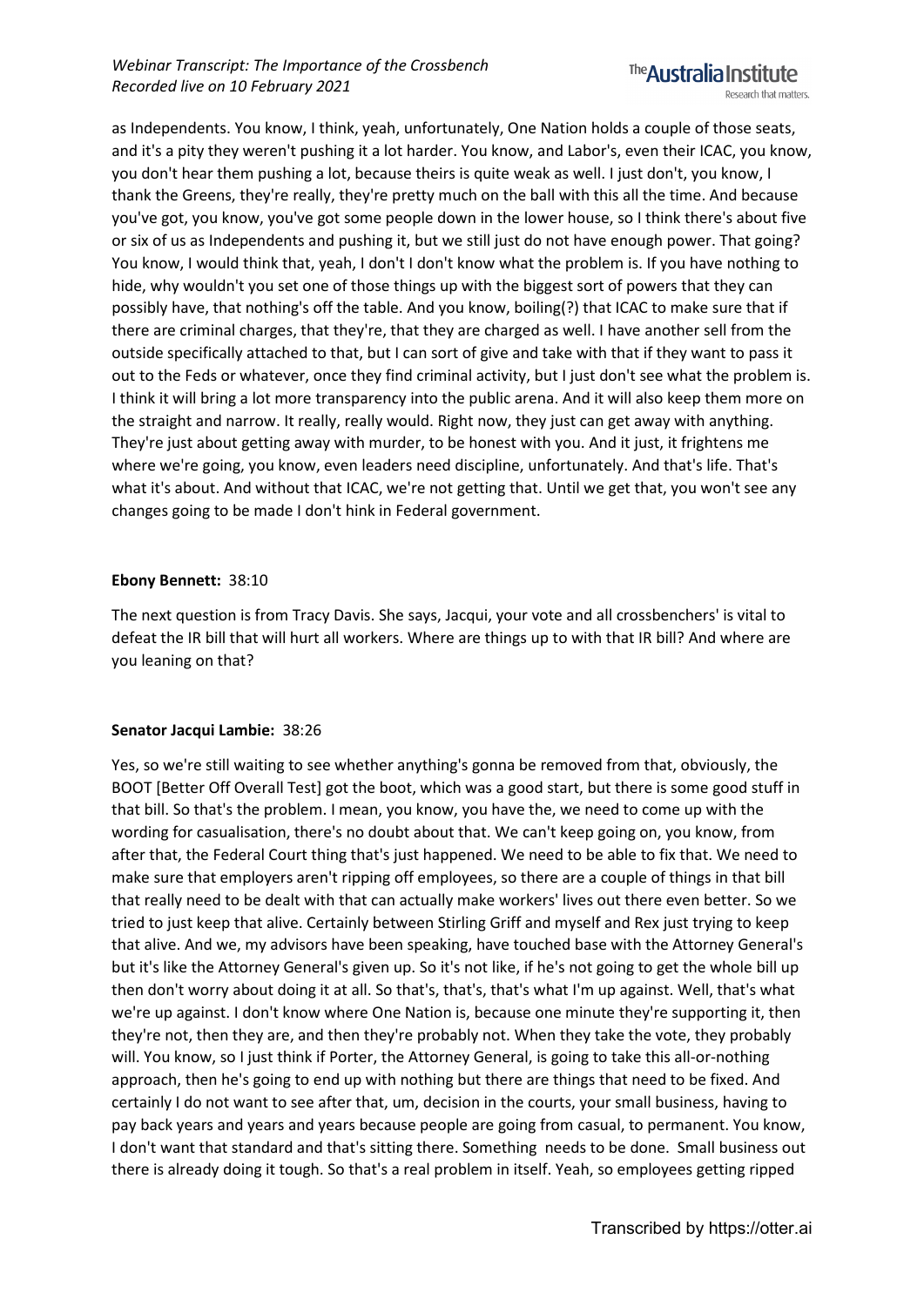off. You know, having much bigger penalties put up against the employers, and that sort of stuff should be happening to make sure it's a deterrent. So there is, you know, some parts of this bill that really needs to be spoken about and left on the table, and dealt with unfortunately.

#### **Ebony Bennett:** 40:26

Thank you. The next question is from Angela Hill. She says, "Hi, Jacqui, how would you encourage young people to enter politics without joining the Labor or Liberal parties?

#### **Senator Jacqui Lambie:** 40:38

(Laughter). Yeah.

**Ebony Bennett:** 40:39

Would you encourage them?

#### **Senator Jacqui Lambie:** 40:44

Yeah, no not particularly. It's a little bit of an issue. Unless you're really hardcore, and you want to go and fight for your country, I wouldn't join the military at this point in time either. We've got issues so look, you can't...you know, if one of my kids wanted to come into politics, I certainly wouldn't stop them. I'd do everything I can to support them and mentor them. As much as I'll be rolling my eyes back saying "can't you find something else to do?" You know, if they really want to do that, well, I don't want to stand in young kids' ways, if that's where their heart is and that's, that's the goal that they want to achieve in their life. And that is their silver lining then, jeez, you know, I'll get out there and do everything I can to possibly encourage them and help them. It is quite difficult. I do believe they've got Labor's - is it Emily's list? - that they do in Victoria. I think I've spoken about for a long time. I think that's a really good initiative for young women. That seems to help them into politics. Yeah, it has. And I think I think that's really great. Unfortunately, I've only got limited numbers of people and volunteers and trying to run something like that makes it, makes it really difficult as well. I wouldn't encourage anyone under 30 years of age or 28, to actually come into politics until they've grown up a little bit, got a little bit of life experience on their hands. I don't know, I think it was the first or second year I was up in Parliament I think it was, well, Wyatt (Voice or something?), 22 years of age and being a...

#### **Ebony Bennett:** 42:05

Wyatt Roy.

# **Senator Jacqui Lambie:** 42:06

Yeah, thank you. I nearly blew over. I thought, are you kidding me? This boy's got no experience, no nothing. And he's, uh, you know, you can use too much of your power being a bigger person to being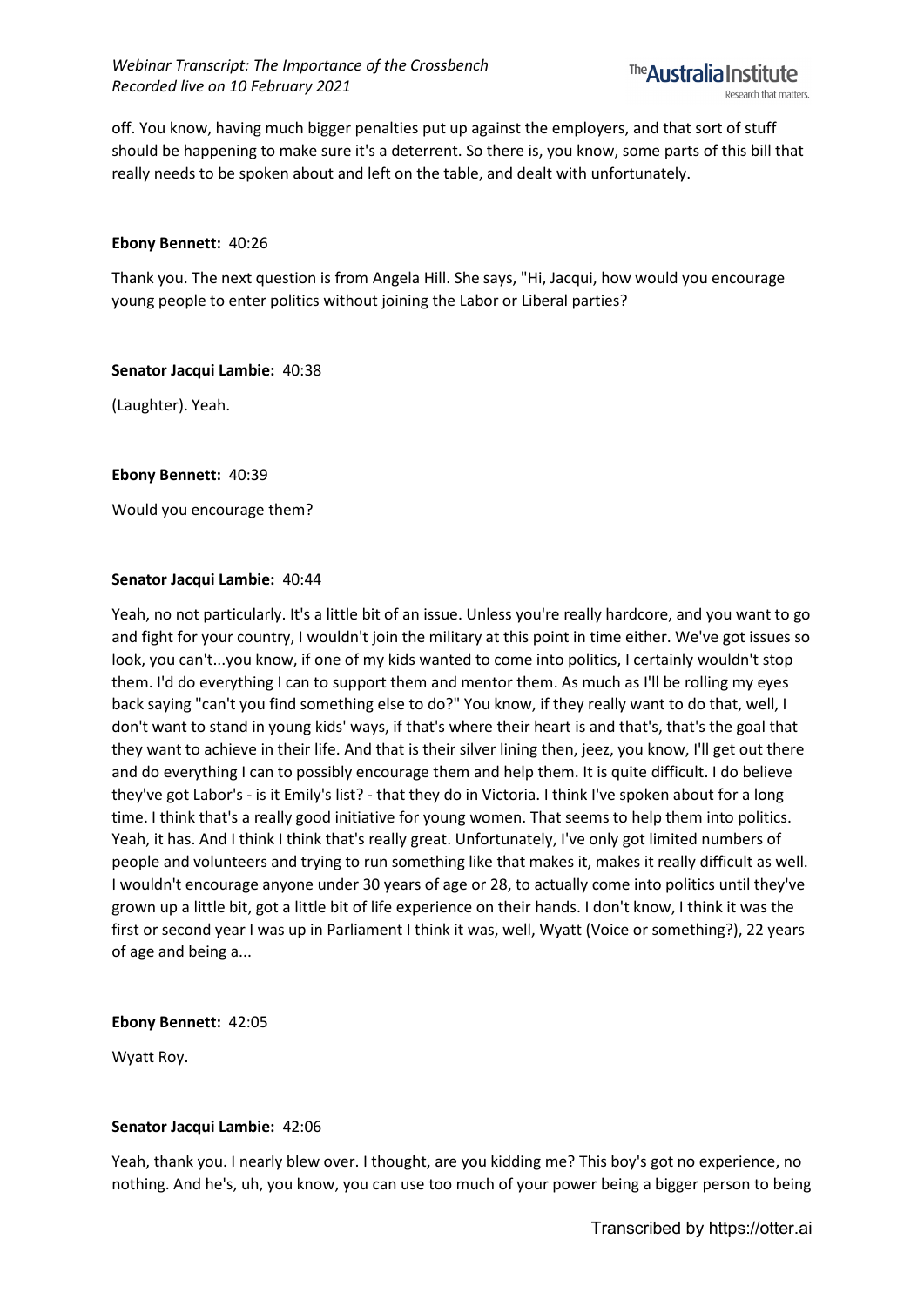an adult, on those younger people, like really and I think that bothers me as well. Especially, you know, younger people expect mentoring and stuff like that, and people can take advantage of that. For their own reasoning.

#### **Ebony Bennett:** 42:33

Yeah. Jacqui, you've talked a little bit about how difficult it is as you as one person with your own political party and the resources, you know, that you don't have. So the next question is from John Baker. So he says, What resources do you and other Independents on the crossbench have to respond to issues and policies and to develop your own policies? And so he said here, for example, staff, research by think tanks like the Australia Institute, sharing with other like-minded Independents. Could you just talk to us a little bit about how the crossbench deals with that kind of... not having a whole political party to back you when you're on the smaller end of politics?

#### **Senator Jacqui Lambie:** 43:14

Yes, so I have one of my senior advisors from Gratton and the other one's from the Institute. (Laughter). But between the two of them, very interesting. I do lie, the good thing is with me, I can't really speak for the rest of them. Because I have been in the game now since 2013, I've learned who to trust, who to take word from that they're telling the truth and they're doing it for the right reasons. Not because it suits the little... who they're lobbying for or anything else, but it is right and so you can narrow that down slowly. You've still got to see all the different groups out there and stay on the ground and things like that. But I've started, you know, you can know who to trust, who you can go to. I do use the Australia Institute. You know, I'm not sure if I'm allowed to say that, but I do! You know, I've always had a good relationship with Ben Oquist, and I've been very grateful for his help over the years.

# **Ebony Bennett:** 44:13

Can I ask how much you talk to other members of the crossbench and what kind of relationship all the crossbenchers have in Parliament.

#### **Senator Jacqui Lambie:** 44:23

Yeah, so for the Senate, so like Stirling, Stirling Griff, and Rex, Senator Rex Patrick's, they'll, they usually meet on a Monday. So that my legislation advisors speak to his, speak to theirs. So we've been able to get that up and running. It just took that first six or eight months where we all got settled back in but that's sort of running now. So that helps. Being able to discuss that between a lot of us, we struggle to discuss with One Nation. So we just find it's probably easier just to leave them out and we just just do the three of us, because it can get really difficult and waste a lot of energy and we just don't have much to waste unfortunately. So that makes things easy on us and I have that relationship with those three men as well and we can usually come to some sort of compromise most of the time, which is good and I think, you know, we're not there, I think because the three of us - if we lose our seats, we lose our seats, we get on with it, that's, that's the way it is. So there's nothing else at stake. It's all about putting the country first and what's best for it and hope to Christ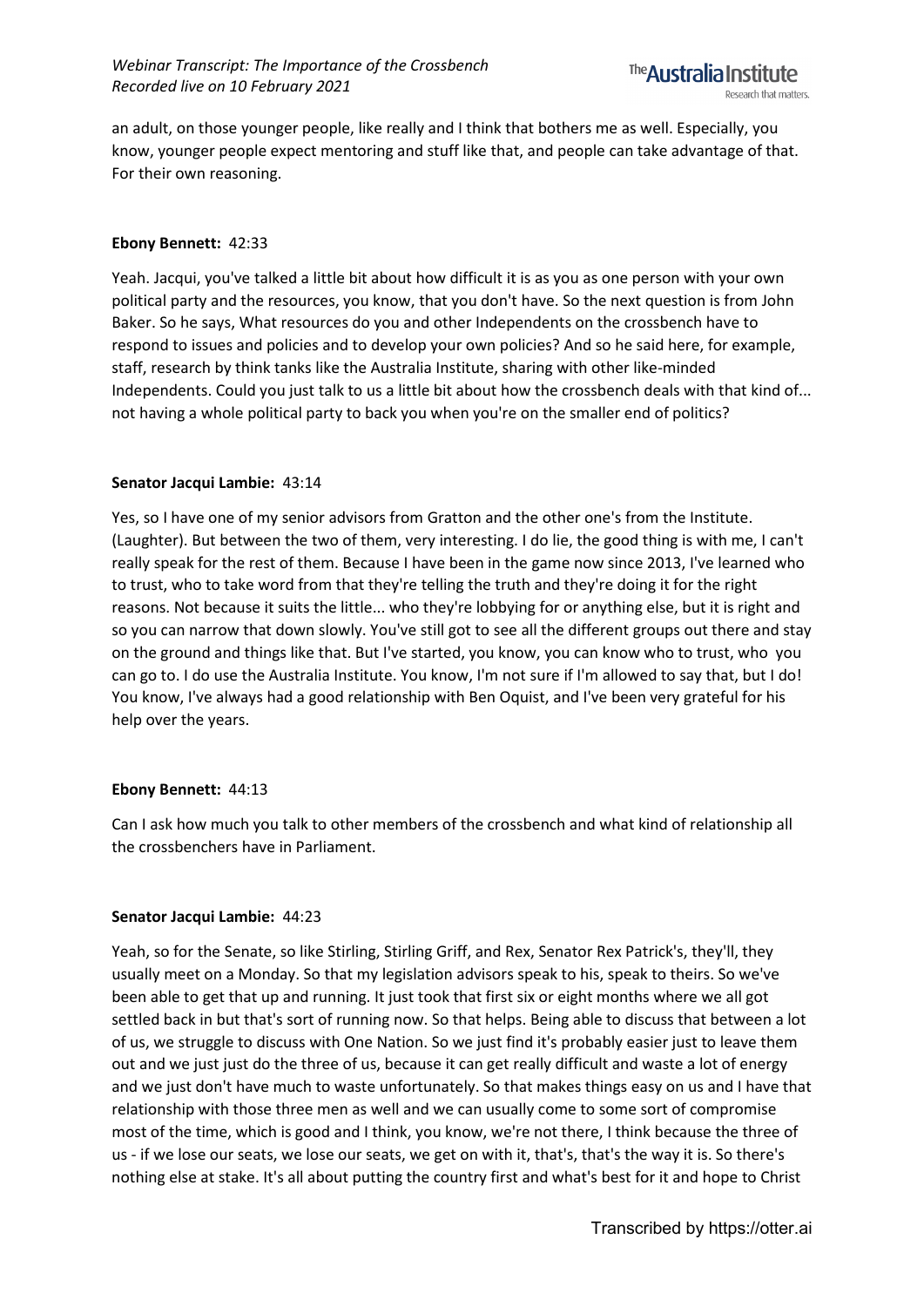

that between the three of us, we can come to some sort of decision that is going to actually achieve that. That's what we do.

#### **Ebony Bennett:** 45:28

And I will say, on behalf of the Institute, we're always delighted when Jacqui uses our work, and it's always open and publicly available for anyone up to and including the Prime Minister to make great use of the Australian Institute's research. And we really appreciate the support you've showed the Institute over the years.

#### **Senator Jacqui Lambie:** 45:48

I think they've got their own think tank. (Laughter.) A far right think tank.

#### **Ebony Bennett:** 45:53

They've got a few actually. (Laughter.) The next question...

# **Senator Jacqui Lambie:** 45:57

I don't know if I'd call them a think tank, but whatever.

# **Ebony Bennett:** 46:01

The next question that I've got here touches again, on the historic rape allegations. And I believe the minister in question is perhaps going to give a statement sometime this afternoon. But I'm not sure how much more you want to say on this, Jacqui, but the question is from Brian McGiver, who asks, "What kind of role do you see for yourself and the crossbench, if any, on pressuring the cabinet minister to stand down in the wake of these historic rape allegations?"

# **Senator Jacqui Lambie:** 46:31

Yeah I actually find this quite absurd. No doubt that they'll come out tonight, because that's exactly what they do all the time. I believe...if there is something hanging over a Minister's head, and it's going to hurt their party and hurt the country, then they should have enough conscience to step down so you might sit at least on the back bench. But unfortunately, we don't see that "leading by example" happen very often, if at all. So in fact the only person I've seen do that is Sam Dastyari. So yeah, it's a difficult one. I'm always one to, you know, put all the evidence on the table until proven guilty. I do believe in our Australian legal system. But then on the other hand, you know, you've got the Defence Minister out there, you've got alleged war crimes going on and those blokes, and some of those blokes have been sacked even before the, you know, even before they've been found guilty. So it's like the Liberal Party wants its cake and wants to eat it as well. So, you know, it's really, really bad leadership, and at least at the very minimum he should go to the backbench until this is all sorted, I think.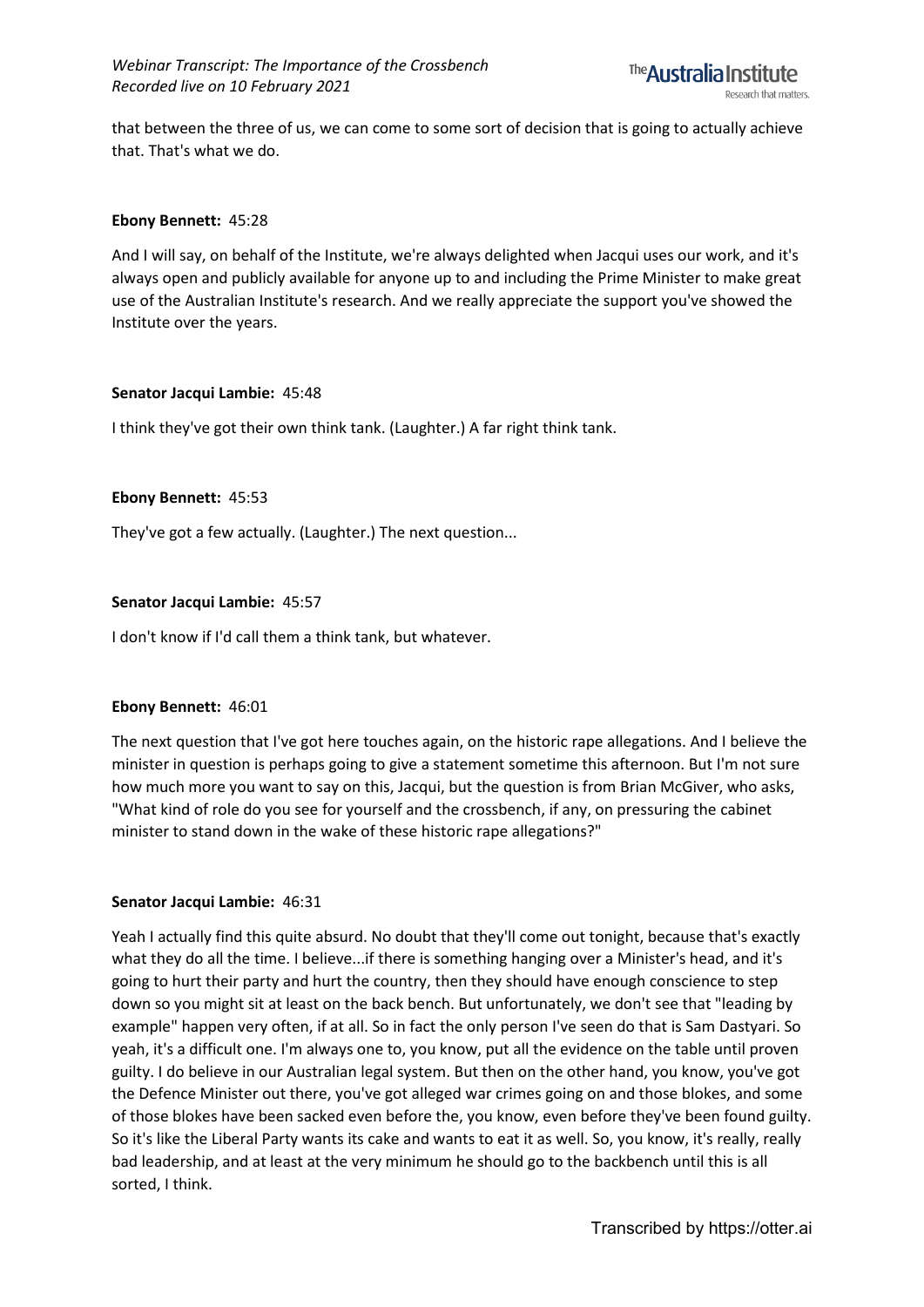#### **Ebony Bennett:** 47:44

Thank you. The next question is from Fred Sim. He's curious to know what your thoughts are on the Federal Government's response to the Aged Care Royal Commission report so far, especially given you've mentioned that your constituents in Tasmania, there's a lot of elderly people, and most of them not wealthy,

#### **Senator Jacqui Lambie:** 48:01

I just don't think the Prime Minister has any shame to be honest with you. Honestly, I just call it karma. But he'll probably have more than enough money to be in one of those you-beaut aged care centers. You know, when you've looked at 20 reviews, or 20 inquiries in the last 20 years, we've all known this...Labor's no better. They do very little when they were in power so you know, I find it absurd that Albanese can come out there and start smashing them when honestly, Labor didn't do a lot themselves. They're both to blame, everyone's to blame for what is going on in Aged Care and it needs to be fixed. Those recommendations need to put be put in as quickly as possible. And there should be no excuses for not doing that. It blows me away how they can say that they'll have all these care packages out there for the people in their own homes out there, when we don't even have the workforce to back it up. You know, so what is wrong with, once again, TAFEs, we need students. Once again, what is wrong with saying, "Hey, if you go and do your Aged Care, you go and do your Cert(ificate) lll or Cert(ificate) lV in AgedCare, we'll give it to you for nothing. And by the way, we're going to give you a pay rise as well, because you deserve one. You know, it's just like our cleaners out there cleaning the toilet, they're the worst paid in the country. And I just think, it just disgusts me that they're nearly below the minimum wage or just sitting right on top of it. Ecourage people to go into that sector so we got more people to do the job. We still cannot get, you know, we still cannot get how much.... the little things like...we still can't get the statistics on, that Stirling Griff is really into, about how much they're spending on food. How much are they spending on, you know, what sort of stuff, why weren't there staff ratios, considering we have staff ratios in childcare centers. There was a lot of work to be done here. But to sit here and actually talk the talk and not walk the walk, especially with the most vulnerable people in our society and not actually get those implementations, not to put those recommendations in and implement them. I'll tell you what, I think it's just going to show what we've all been thinking about Morrisson. He's got a perfect time, he's got the perfect chance now, the opportunity to stand up and say that he...show that he can actually walk the walk or not talk the talk. But I'll tell you, I'm not, I certainly won't be holding my breath over the situation, which is really unfortunate. But for goodness sake, if there's one thing that annoys me in Parliament, it's doing these inquiries and then doing exactly what they said about all those Aged Care ones - they go on a shelf, and they collect dust, and no one does anything about them. You know, it's dreadful, it's shocking what's going on in those Aged Care homes. And you know, even, even the practice of some of those Aged Care homes, unless you start doing something, I'm not sure it's going to leave it. You see the banks starting to misbehave themselves after the Royal Commission, you know. They're the ones that are going to do it before Aged Care is doing, is going back to normality and misbehaving if they're not already. You know, the only way you can do it is get those recommendations in as quickly as possible and really put your foot down on them.

**Ebony Bennett:** 50:59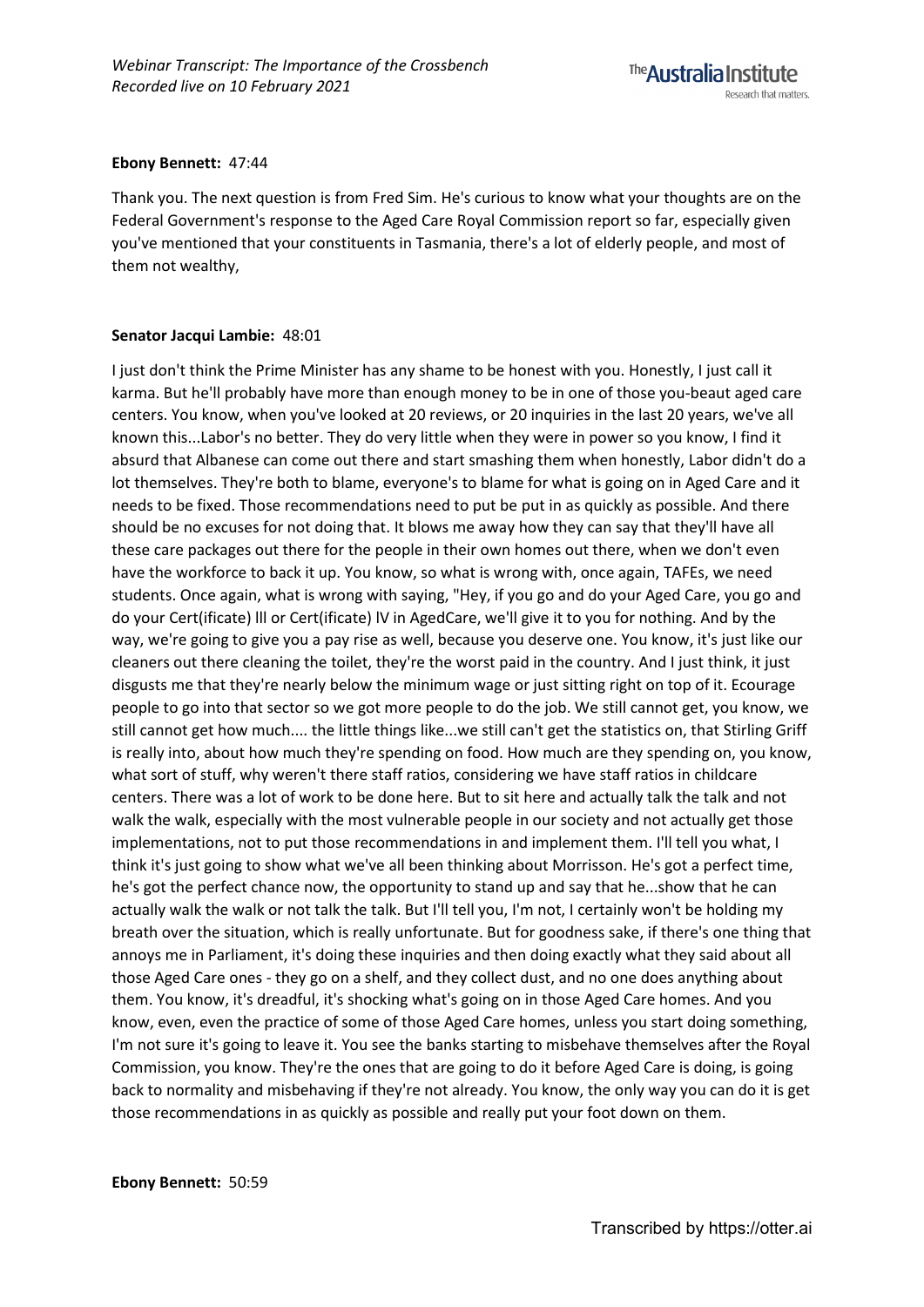Yeah, and we were just doing.... I did a podcast with our senior economist Matt Grudnoff yesterday and we were talking about the kind of economic aspects of it and what you've said there really hits the nail on the head. They're poorly paid, but it's an incredibly labor intensive industry, it needs more funding, it needs a bigger workforce, it needs a better qualified and a better paid workforce. If you can do all of that, that would be an absolute jobs bonanza for the country. So not only would we be giving dignity to all Australians living in Aged Care, but you'd actually be doing a hell of a lot to grow the economy, to reduce the unemployment rate, and to help lift wages for everyone. It's such a big sector, if it's having wages growth, that would help everybody else as well.

# **Senator Jacqui Lambie:** 51:43

And if you've got a sector where training is at a deficiency, then let them do their degrees or go through TAFE and we as taxpayers pay for it. You know, you've only got to do it for four to six years so you can get a numerous amount of people there. And even if you say, right, well, we've done this and paid for you, so you can do return of service. You know, these things are never discussed on the table. That's just common sense to me. Right, well we'll pay for that, but you have to stay in that sector for at least five years. Yeah, you know, or something.

# **Ebony Bennett:** 52:12

I've lost track of all the questions here. Let me see. What else have we got? More, we've already asked about Federal ICAC. What else have we got here? Oh, here's one that kind of, you were just talking about the banks, Jacqui. So Alicia Gordon has asked, first of all, says thank you for making the time today and that she has real concerns about the treasurer's proposal to repeal the Responsible Lending laws, which is currently being reviewed by a Senate committee. Do you have any thoughts on that bill and the removal of individual's rights to take action against banks?

# **Senator Jacqui Lambie:** 52:52

Yes, so I do. Yeah, I'm going to wait. Look, I always do the right thing; I let the inquiry do its job. And if I've got the time, I try and always get half a day in one of those inquiries, just so I can actually hear it. But I do, I do have an issue with that. It will be very interesting to see what the inquiry comes out with. And I'll wait until then, and have a good look at it. And we'll just see what's floating around and whether anyone's done any deals with them already, or whatever. But you know, I just, if people want to go and sue, they should have the right to do so. I watch this as B (squat?). And there was a law firm out there, which I found very disappointing, that said, "No, you take this or nothing, and you're not getting an option to sue for any more money." And they're supposed to be out there for the most vulnerable. I won't mention their name in case they sue me. But I was really disappointed in B squad (?) and the way that was for the most, some of them, our most, if not the most vulnerable people in our society that had some of the most physical and psychological issues that you can possibly imagine. That you know, they were getting them 50 cents an hour or whatever else, and that they made a deal that they could get 60% of their wages back. The law firm made a crapload of money out of it, and they were not allowed to sue for any further loss of earnings, you know. So I don't forget things like that; that made me feel sick to the gut. So I'll be watching this one very carefully.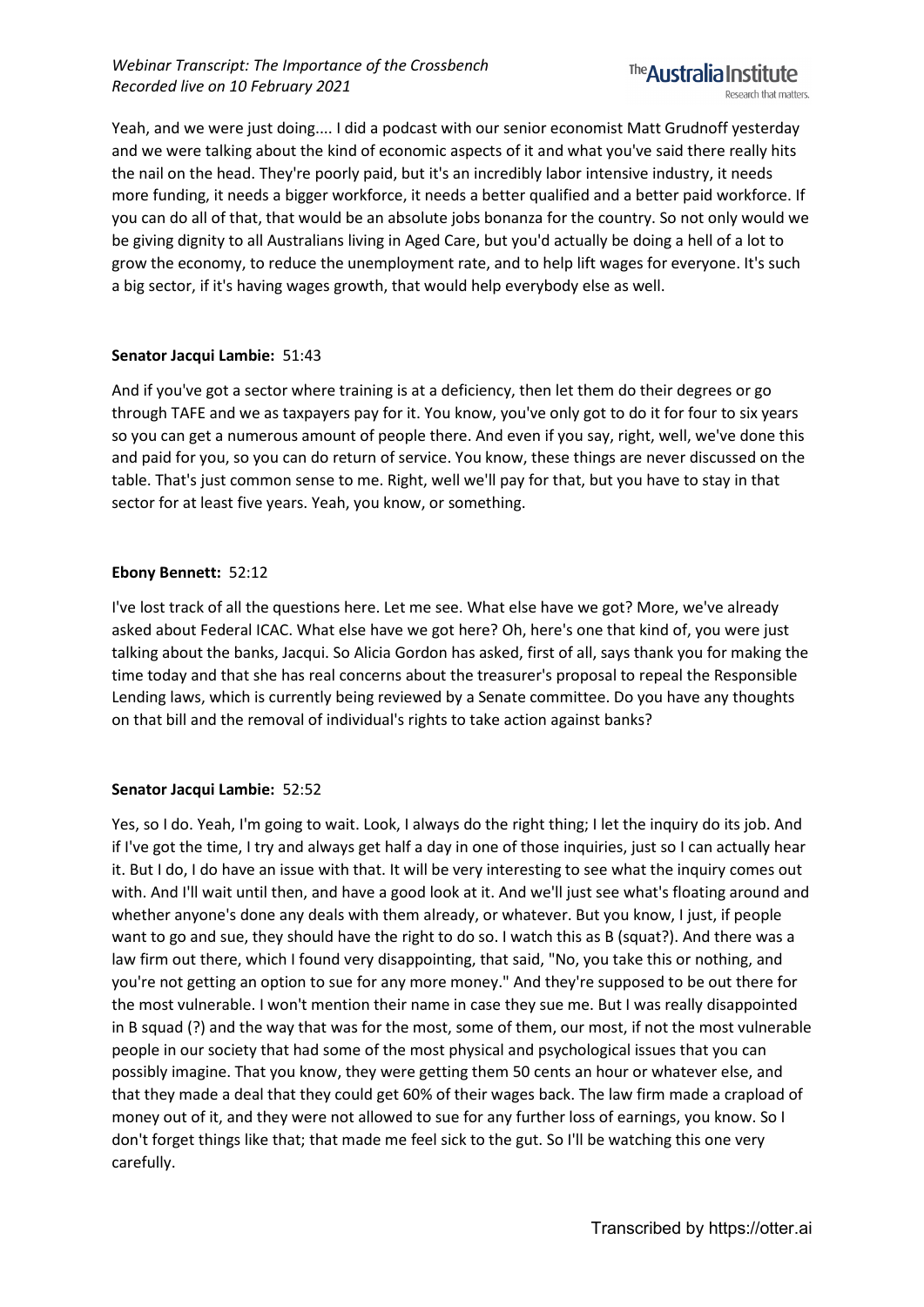#### **Ebony Bennett:** 54:16

And just to wrap us up, Jacqui, I know you've done a lot of work around veterans' issues. Is there anything on that front that you want to leave us with before we wrap up? We've only got five minutes.

# **Senator Jacqui Lambie:** 54:29

Not really. I think, you know, I've been out there banging the drum now for 8 years. It's sort of, you know, certainly the Tasmanian people when I first went out there, they said, What are you standing on? Because I had no, no idea what I was doing. I said, Well, I'm telling you that veterans aren't being treated any better than what they were since the Vietnam veterans. And they went, Oh, no, that's not true. And you spend five minutes with them. And they go, oh my god, they've learned nothing from our Vietnam veterans, have they? And I go, no. No. So I think by doing that, the.... you can see the wheels really turning now for that Royal Commission, but for me, there's only one way that this is going to be fixed. And that is by actually having a Royal Commission. I, with the amount of suicides that are going on, here's another....so this is another problem with the Prime Minister. He just won't admit when he's got it wrong. You just say "No, I've got this wrong. And we need a Royal Commission." But for us, just getting a Commission, a Commissioner, into veterans' suicide is like another slap in the face - it just just took us down another peg. That's how we feel, as former serving members, because it's not just about what's happening under Veterans' Affairs and suicides. The suicides are nearly matching those that are coming off the base of those who are serving. The young kids. What the hell is going on? We're not screening them properly, to see if they're strong enough, is there abuse going on? So this thing goes much bigger and also go into the leadership and the culture of ADFA, RMC. This thing will grow like an octopus. This Commissioner does not have the power to do that. And with a Royal Commissioner, he can just change his terms of references going on. If he says, actually, though, that's got to be looked at because that's connected to this. I need somebody who knows what they're doing, and they do not. And it's not, once again, it's not independent. And this is what bothers me. This is what - when I say it's independent up there, especially over these allegations of rape and that sort of thing, and they starting to invite their own little independent group. They're not bloody independent. I've learned that, all the way along here. And you know, when you've got someone like Bernadette Boss that's been given the Commissioner's job, because she's damn good friends with the Defence Commissioner, and with the Secretary of DVA. And you, you want me to trust you in making that decision? I don't think so. I don't think so. So, for us there is only one way. We're having a big rally on the day before....we're really going to smack it out this year so we're having a big rally on the day before ANZAC Day, and we're just trying to get clearance through one of the states to be able to do that, because of COVID. So there'll be more on this getting out there in the next few weeks. But we're not mucking around - we want boots on the ground on that 24th of April. And we're going to go out there and give it our best shot and just really push the issue.

# **Ebony Bennett:** 56:53

Excellent. Well, we're gonna have to wrap it up there. Thank you so much for your time, Jacqui Lambie, and thanks Eloise for joining us as well. And if I can just let everyone know, we've got a lot